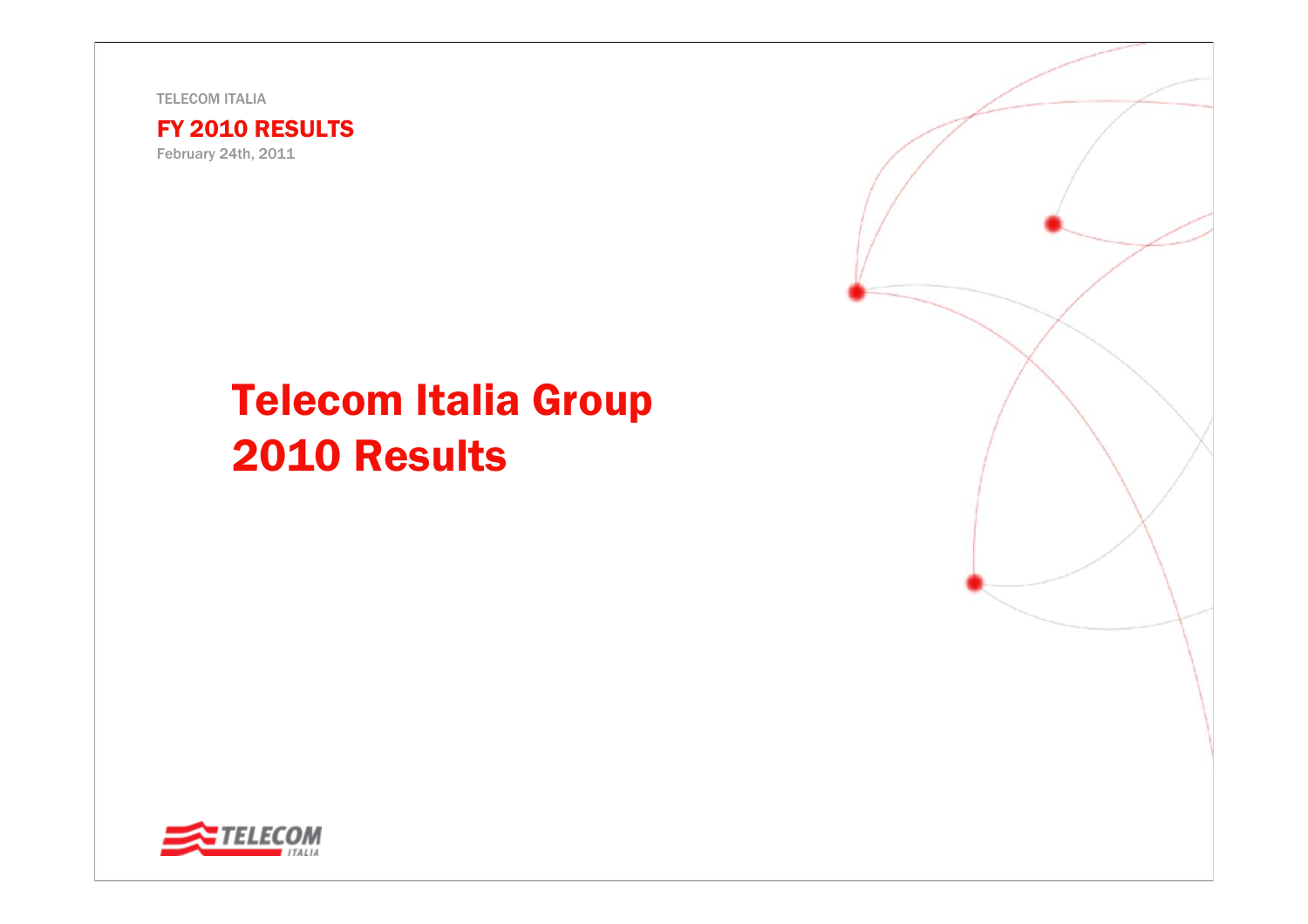### TELECOM ITALIAFY 2010 RESULTSSafe Harbour

These presentations contain statements that constitute forward-looking statements within the meaning of the Private Securities Litigation Reform Act of 1995. These statements appear in a number of places in this presentation and include statements regarding the intent, belief or current expectations of the customer base, estimates regarding future growth in the different business lines and the global business, market share, financial results and other aspects of the activities and situation relating to the Company and the Group.

Such forward looking statements are not guarantees of future performance and involve risks and uncertainties, and actual results may differ materially from those projected or implied in the forward looking statements as a result of various factors.

Forward-looking information is based on certain key assumptions which we believe to be reasonable as of the date hereof, but forward looking information by its nature involves risks and uncertainties, which are outside our control, and could significantly affect expected results.

Analysts are cautioned not to place undue reliance on those forward looking statements, which speak only as of the date of this presentation. Telecom Italia S.p.A. undertakes no obligation to release publicly the results of any revisions to these forward looking statements which may be made to reflect events and circumstances after the date of this presentation, including, without limitation, changes in Telecom Italia S.p.A. business or acquisition strategy or planned capital expenditures or to reflect the occurrence of unanticipated events. Analysts and investors are encouraged to consult the Company's Annual Report on Form 20-F as well as periodic filings made on Form 6-K, which are on file with the United States Securities and Exchange Commission.

It should also be noted that starting from the year 2010, Telecom Italia reclassified some taxes paid in Brazil of non-material amount, previously included in "Other operating expenses", in reduction of "Revenues" and "Other income" in order to ensure a better comparability and intelligibility of the financial information.

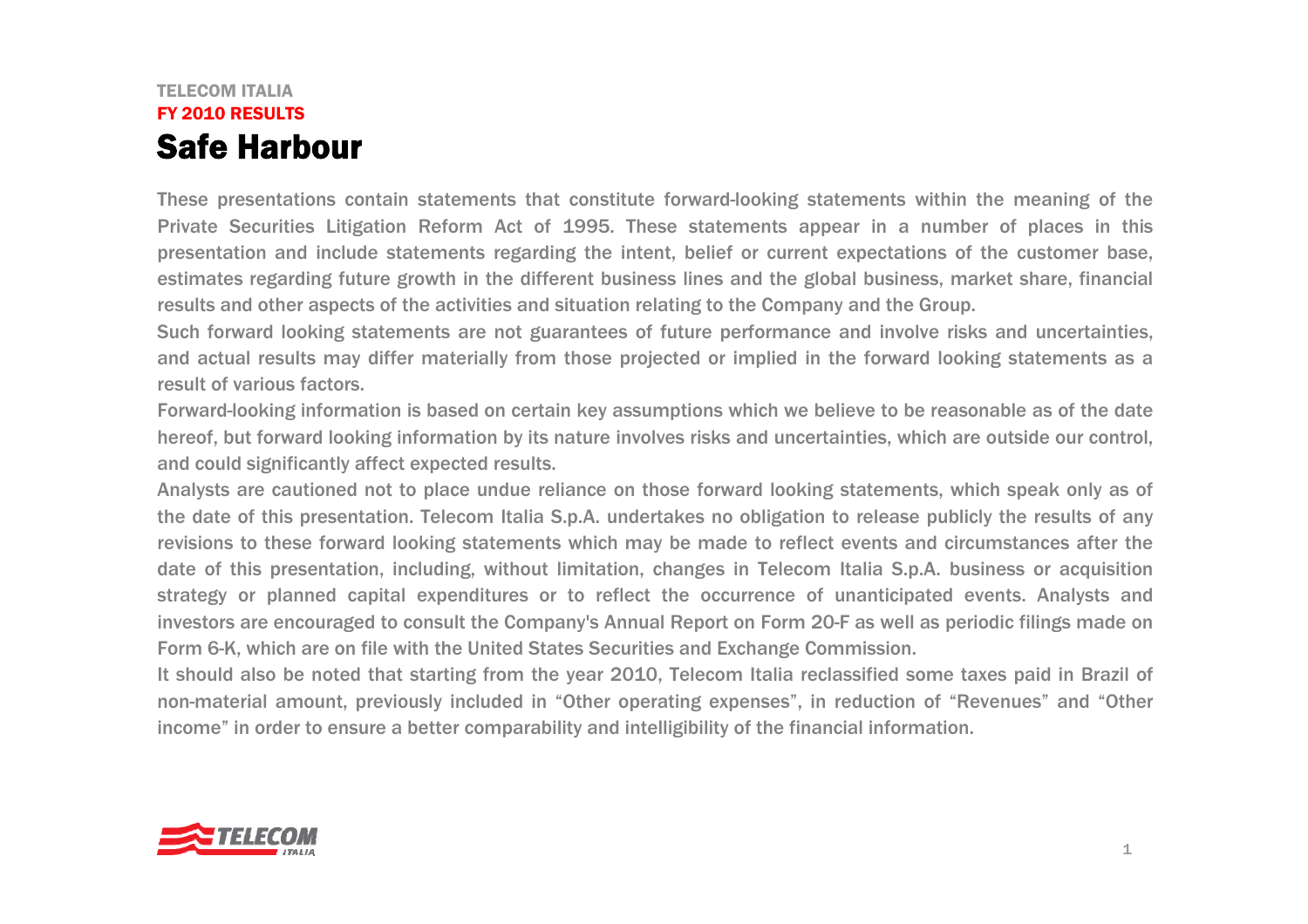TELECOM ITALIAFY 2010 RESULTSAgenda

- ▶ TI Group Main Achievements
- ▶ Focus on Domestic Business
- ▶ Focus on TIM Brasil
- ▶ Focus on Telecom Argentina
- $\blacktriangleright$ Appendix

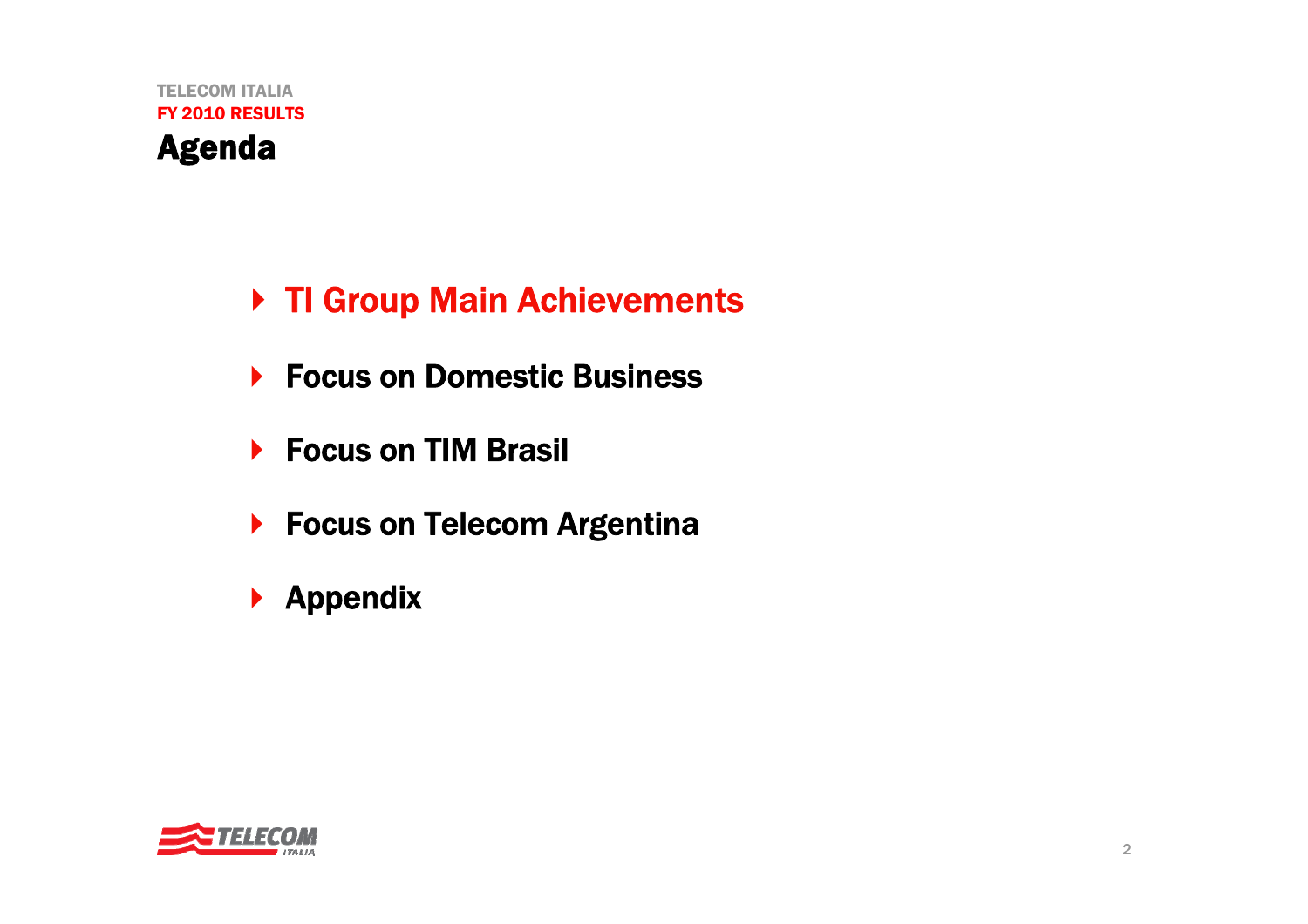



*Telecom Argentina results are included only in the 4Q 2010. Organic comparison considers Telecom Argentina in 4Q09 at the same exchange rate*

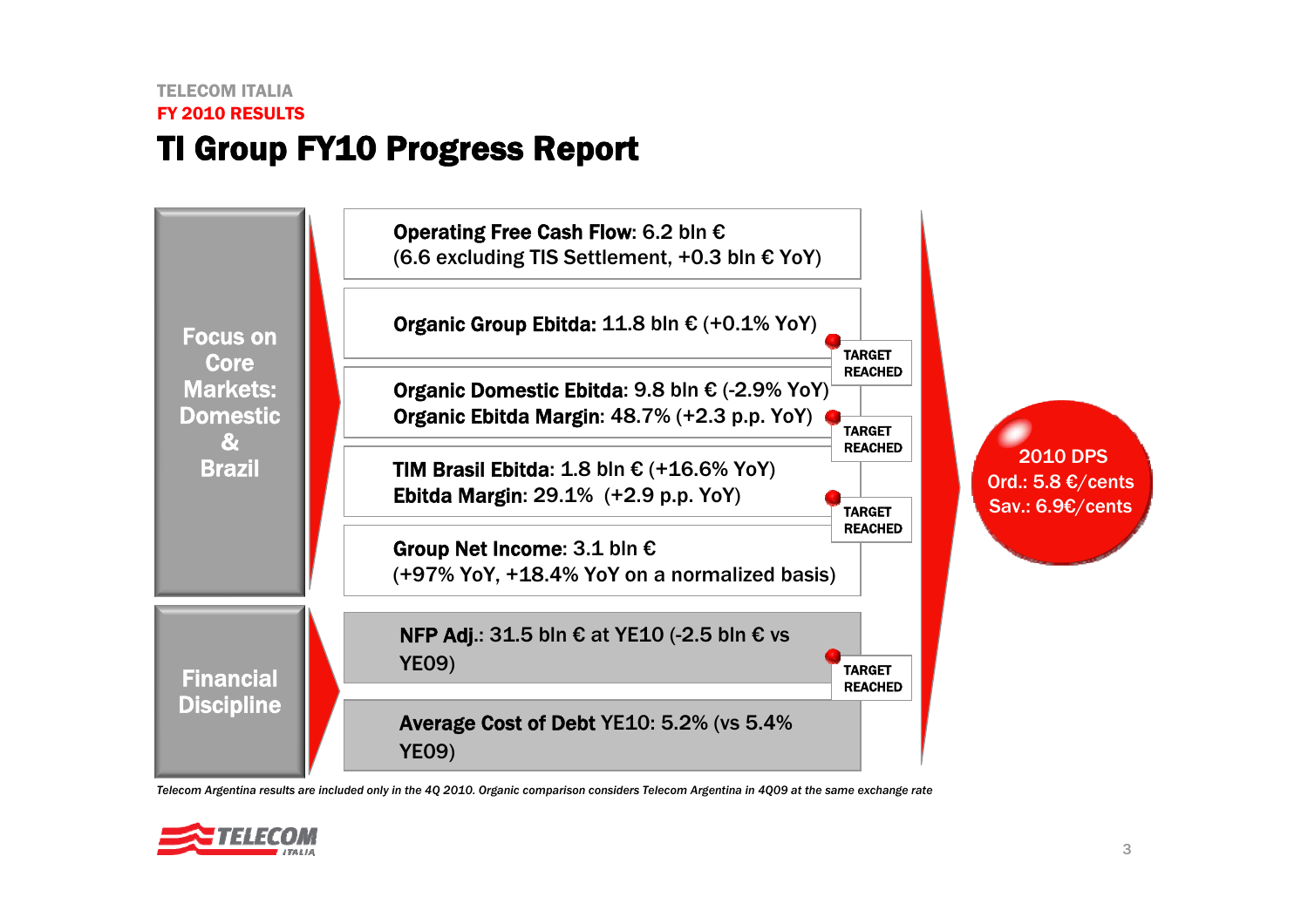### TELECOM ITALIA FY 2010 RESULTS**TI Group FY10 Main Results**

*Euro mln*

|                                      | Impact of<br><b>4Q10 TEO</b><br>consolidation(1) | <b>FY 10</b> | <b>FY 09</b> | <b>YoY</b> | <b>YoY</b><br><b>Organic</b>                                                                             |
|--------------------------------------|--------------------------------------------------|--------------|--------------|------------|----------------------------------------------------------------------------------------------------------|
| <b>Revenues</b>                      | 798                                              | 27,571       | 26,894       | $+2.5%$    | $-3.8%$                                                                                                  |
| <b>Ebitda</b>                        | 245                                              | 11,412       | 11,115       | $+2.7%$    | $+0.1%$                                                                                                  |
| Ebitda margin                        | 30.7%                                            | 41.4%        | 41.3%        | $+0.1$ pp  | $+1.7$ pp                                                                                                |
| <b>Ebit</b>                          | 105                                              | 5,813        | 5,493        | $+5.8%$    | $+5.3%$                                                                                                  |
| Ebit <i>margin</i>                   | 13.2%                                            | 21.1%        | 20.4%        | $+0.7$ pp  | $+2.0$ pp                                                                                                |
| <b>Net Income</b><br>post minorities | 9                                                | 3,121        | 1,581        | $+1,540$   |                                                                                                          |
|                                      |                                                  |              |              |            | +18.4% on a normalized basis (2010<br>headcount reduction costs, Sofora FV,                              |
| Capex                                | 185                                              | 4,583        | 4,543        | $+40$      | Brazilian Tax Asset and other non<br>recurring impacts; 2009 HNS GW<br>writedown and other non recurring |
| <b>Operating FCF</b>                 | 195                                              | 6,213        | 6,298        | $-85$      | impacts)                                                                                                 |
| <b>Net Cash Flow</b>                 | n.m.                                             | 2,481        | 577          | $+1,904$   | +304M€ excl. TIS<br>settlement payment                                                                   |
| <b>Net Debt Adjusted</b>             | $(86)^{(2)}$                                     | 31,468       | 33,949       | $-2,481$   |                                                                                                          |



*(1) BU Argentina stand alone*

*(2) TEO Net Financial Position (Cash)=231 mln euro net of other Argentine Group Companies Debt*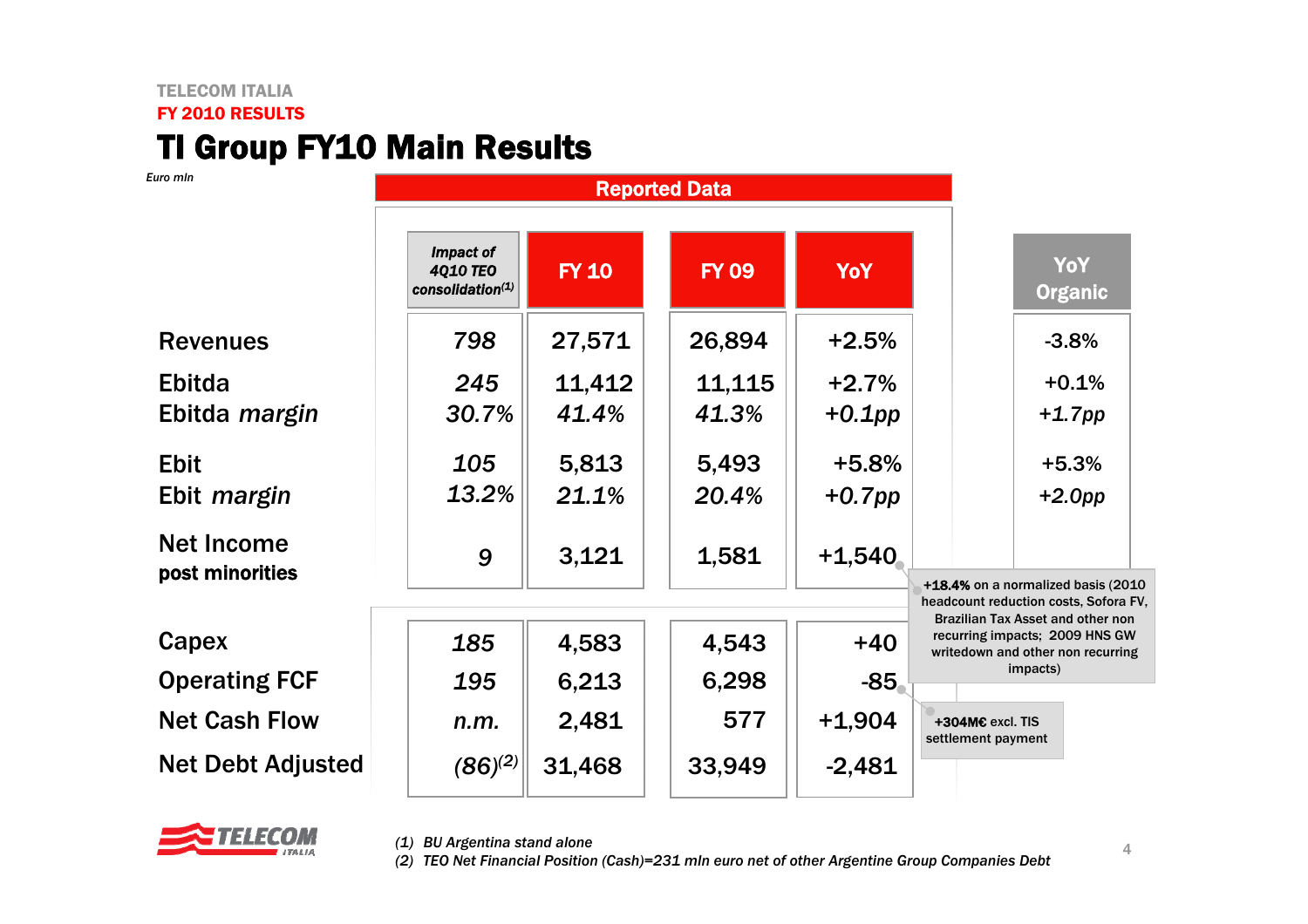## TELECOM ITALIAFY 2010 RESULTSStrong Free Cash Flow Generation

*Euro mln, Reported Data*



*<sup>(\*) 418</sup>M€ cash out +10M€ not released funds*

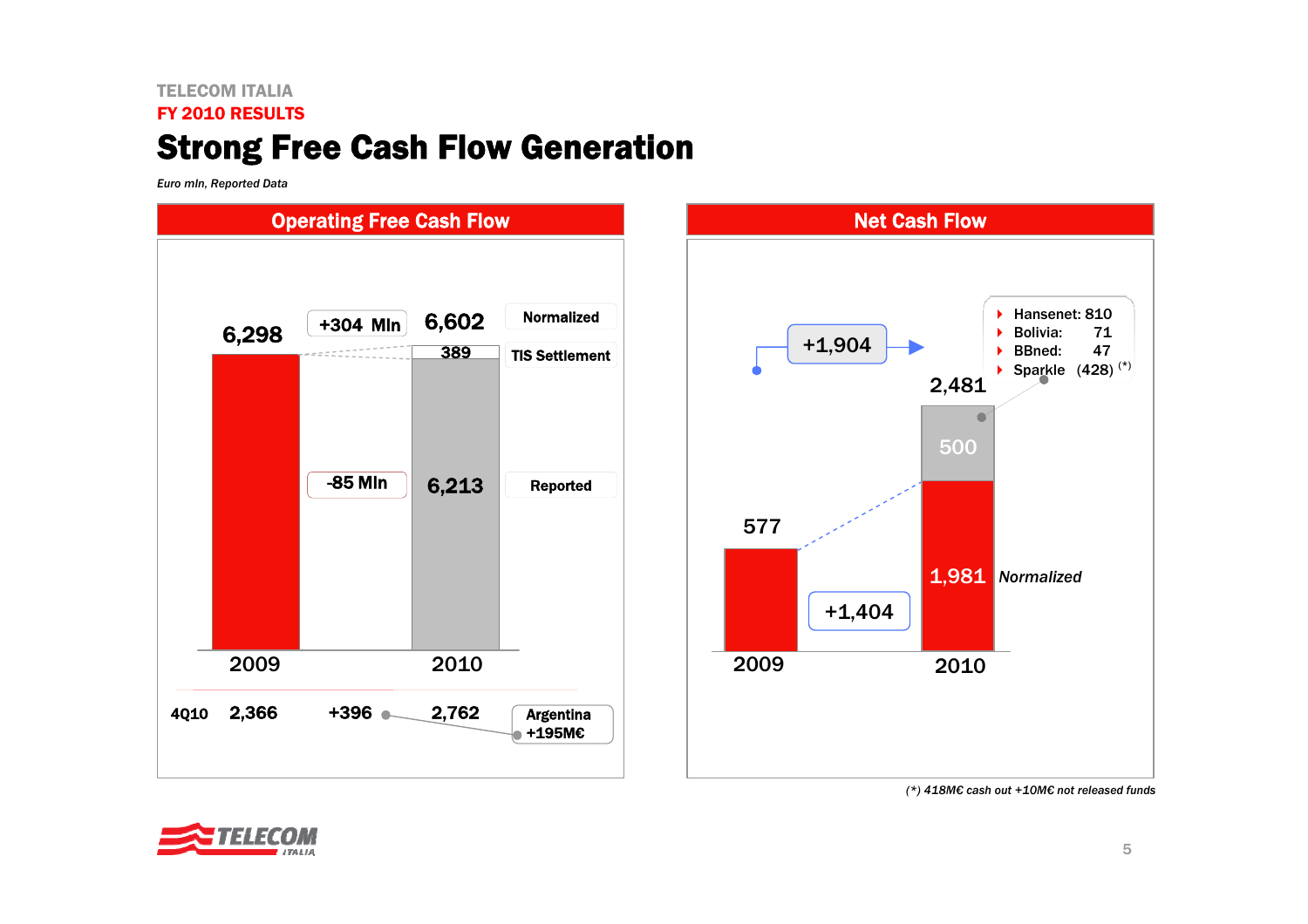### TELECOM ITALIA

#### FY 2010 RESULTS

# TI Group: Reported Results

*Reported Data, Euro mln, %*





*Telecom Argentina results are included only in the 4Q 2010 consolidated results*

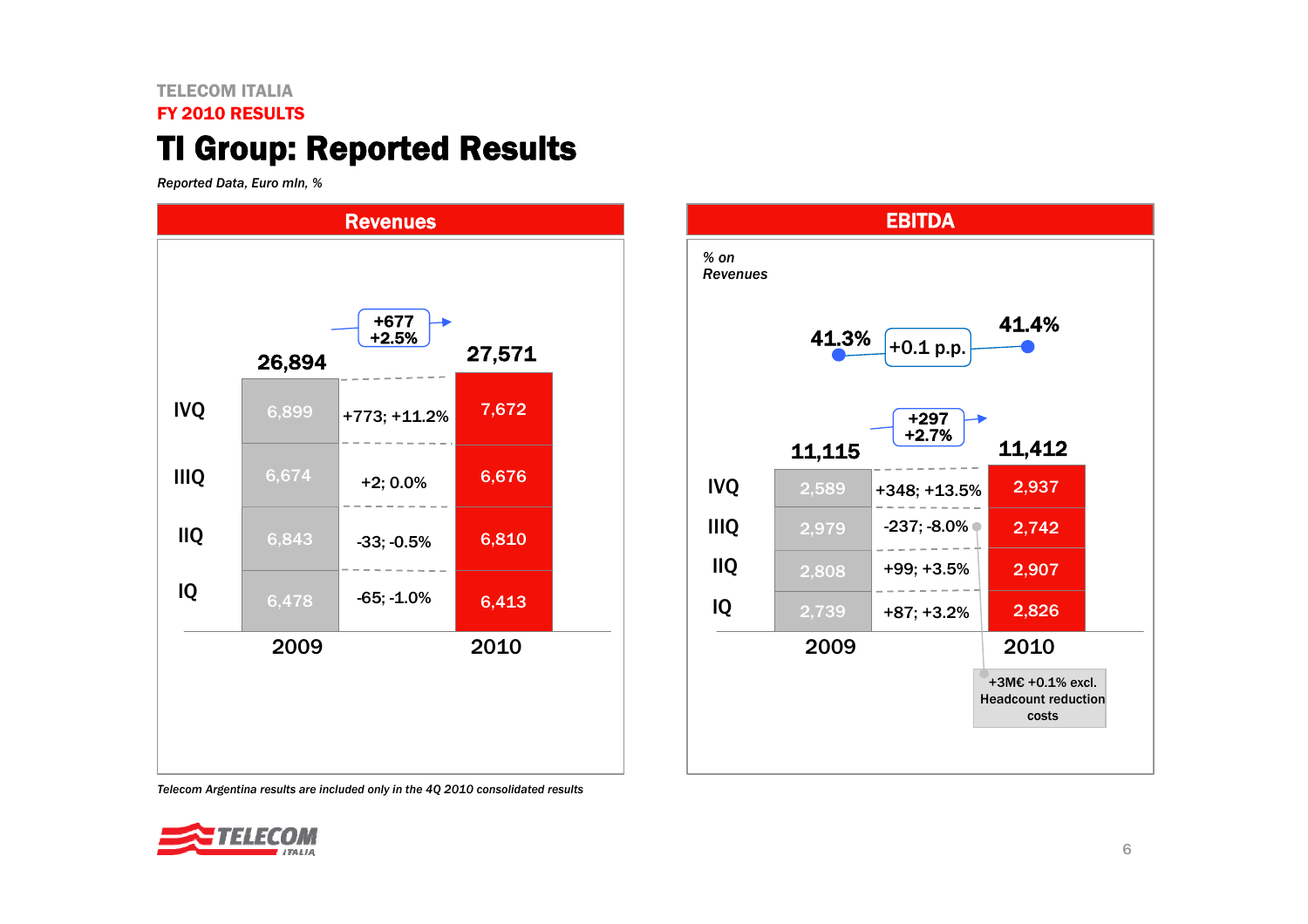### TELECOM ITALIA

### FY 2010 RESULTS

# TI Group – Organic Revenues and EBITDA

*Organic Data, Euro mln, %*



*(\*) Telecom Argentina results are included in the 4Q2010 and for comparison purpose in 4Q 2009 consolidated results (proforma unadited at the same Exchange Rate).* 

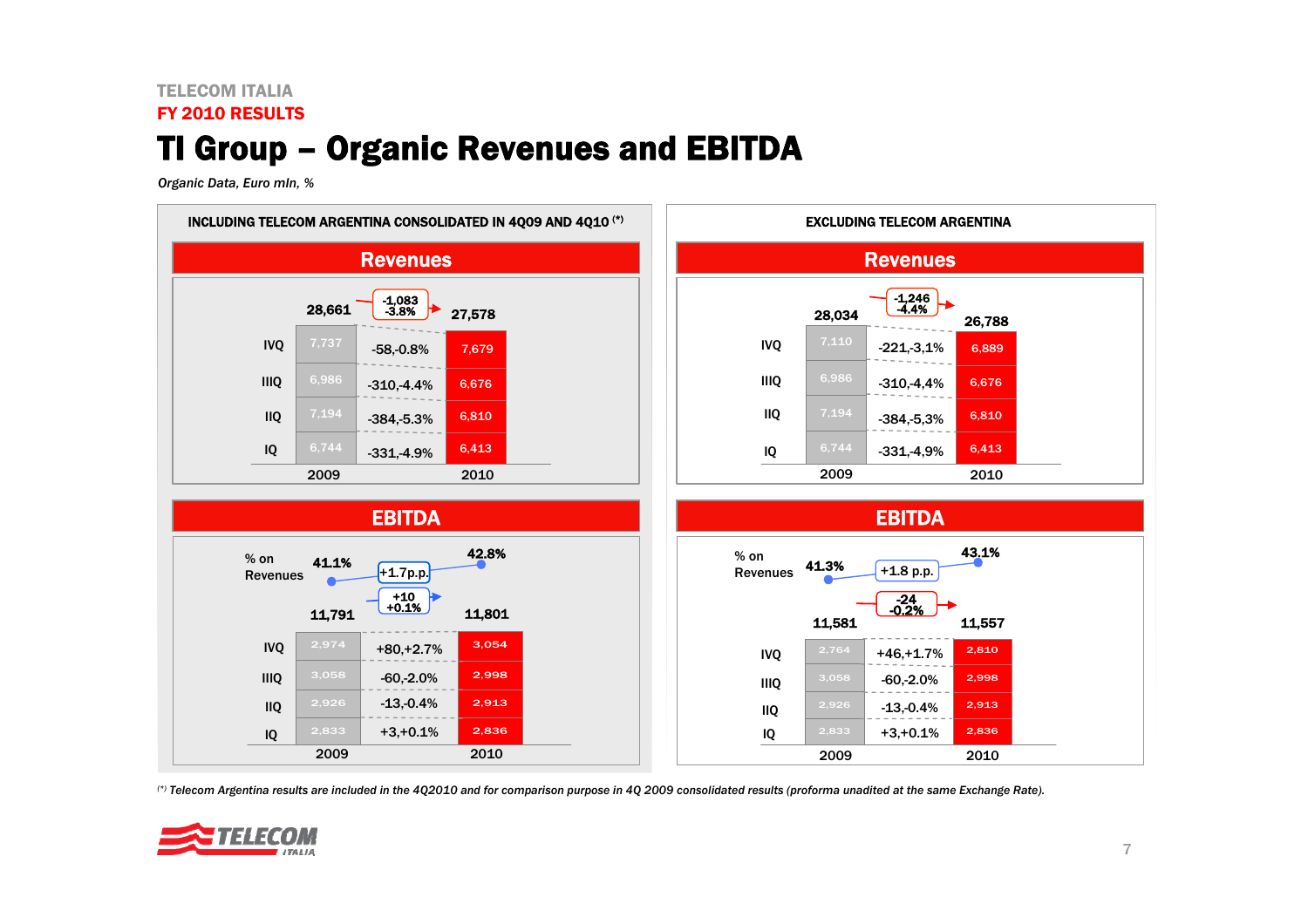### TELECOM ITALIAFY 2010 RESULTSGroup Cash Cost Control to improve Operating Cash Flow

*Euro mln, Organic data, %*



TI Group Cash Cost on Revenues (%)

73.8%







75.9%

2009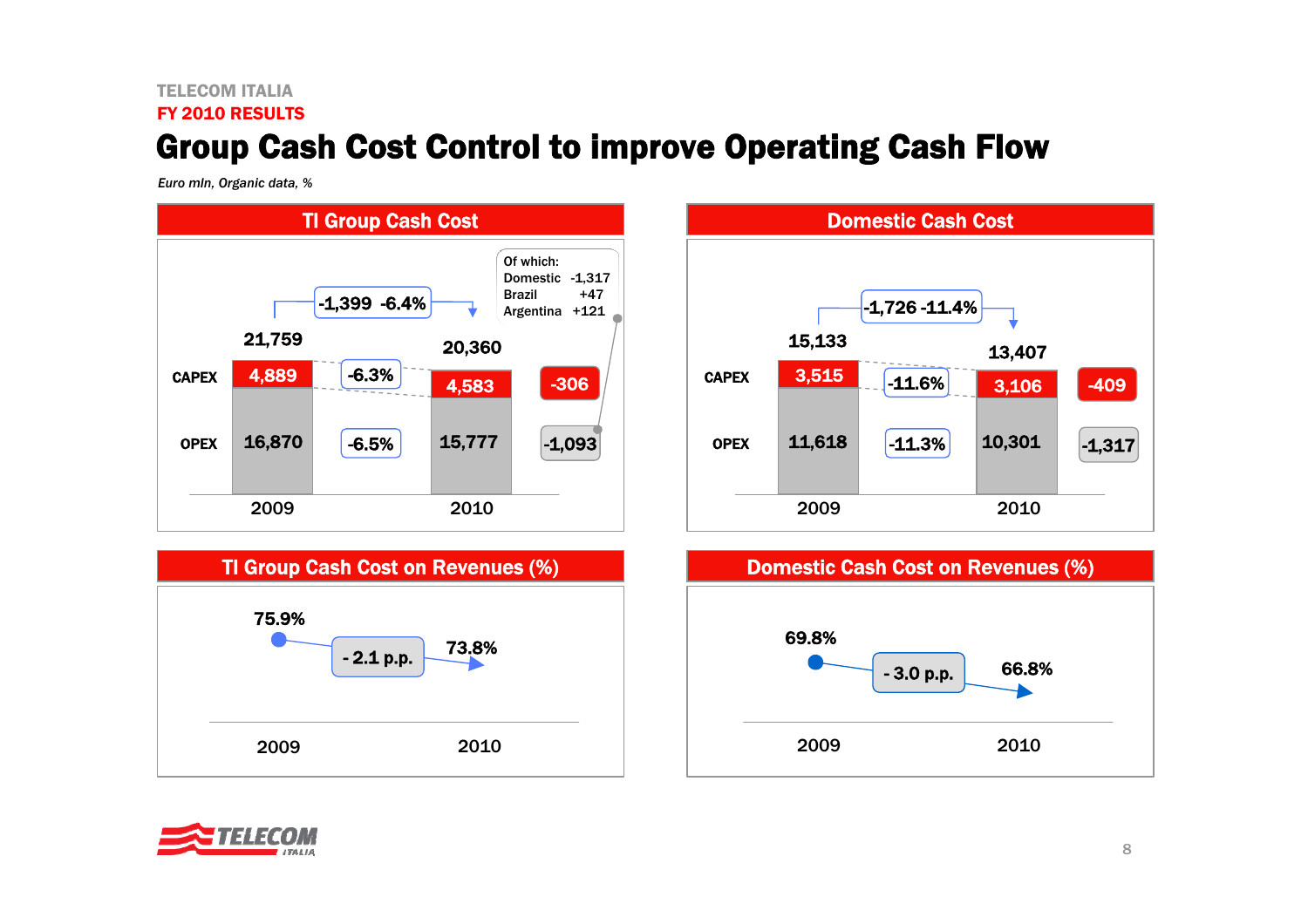### TELECOM ITALIAFY 2010 RESULTSNet Income Evolution

*Euro mln; reported data*



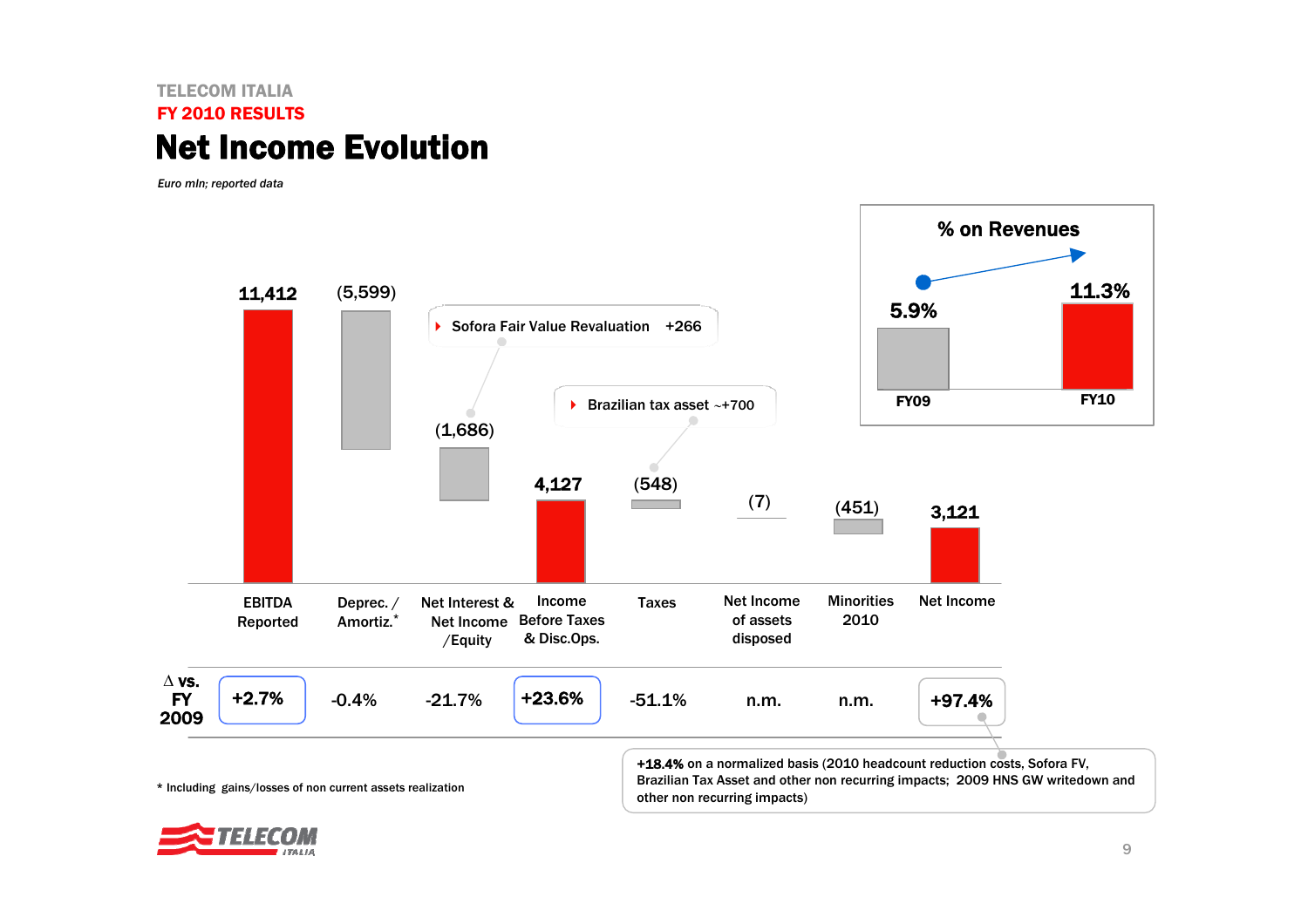### TELECOM ITALIAFY 2010 RESULTSNet Debt Dynamics

**ITALIA** 

*Euro mln; reported data*

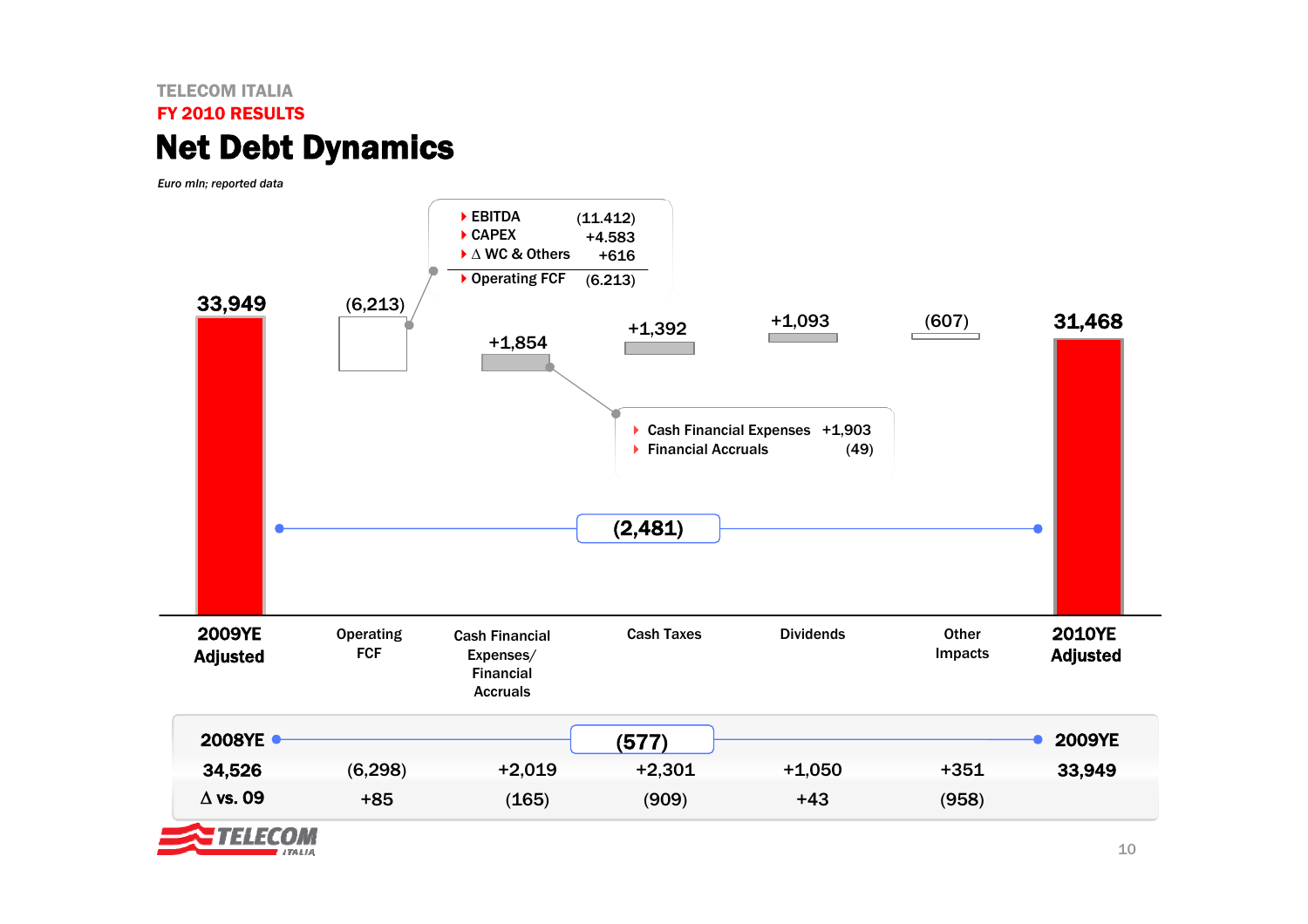- ▶ TI Group Main Achievements
- **▶ Focus on Domestic Business**
- ▶ Focus on TIM Brasil
- ▶ Focus on Telecom Argentina
- $\blacktriangleright$  Appendix

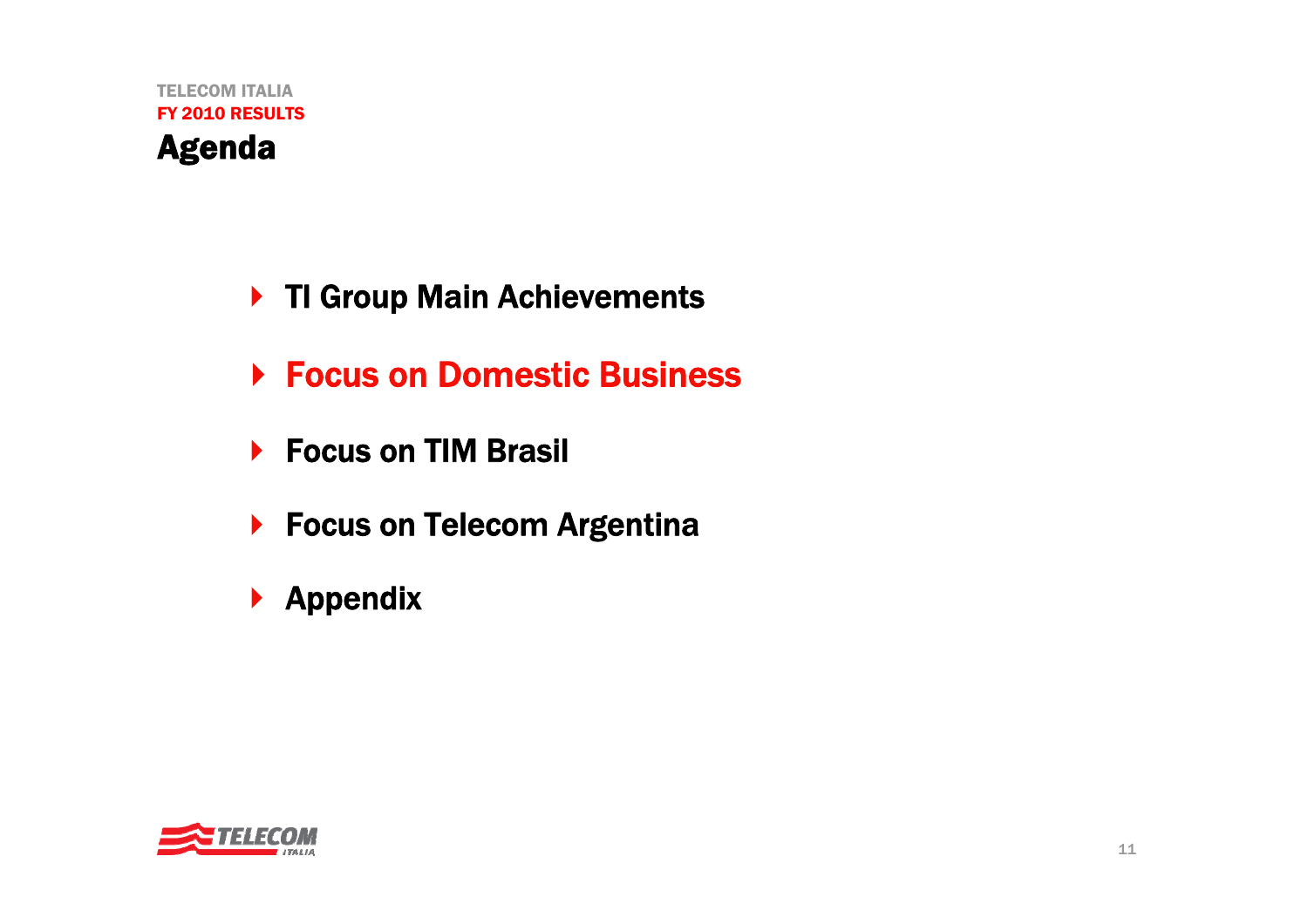### TELECOM ITALIAFY 2010 RESULTSDomestic: Organic Results

*Euro mln, Organic data, %*







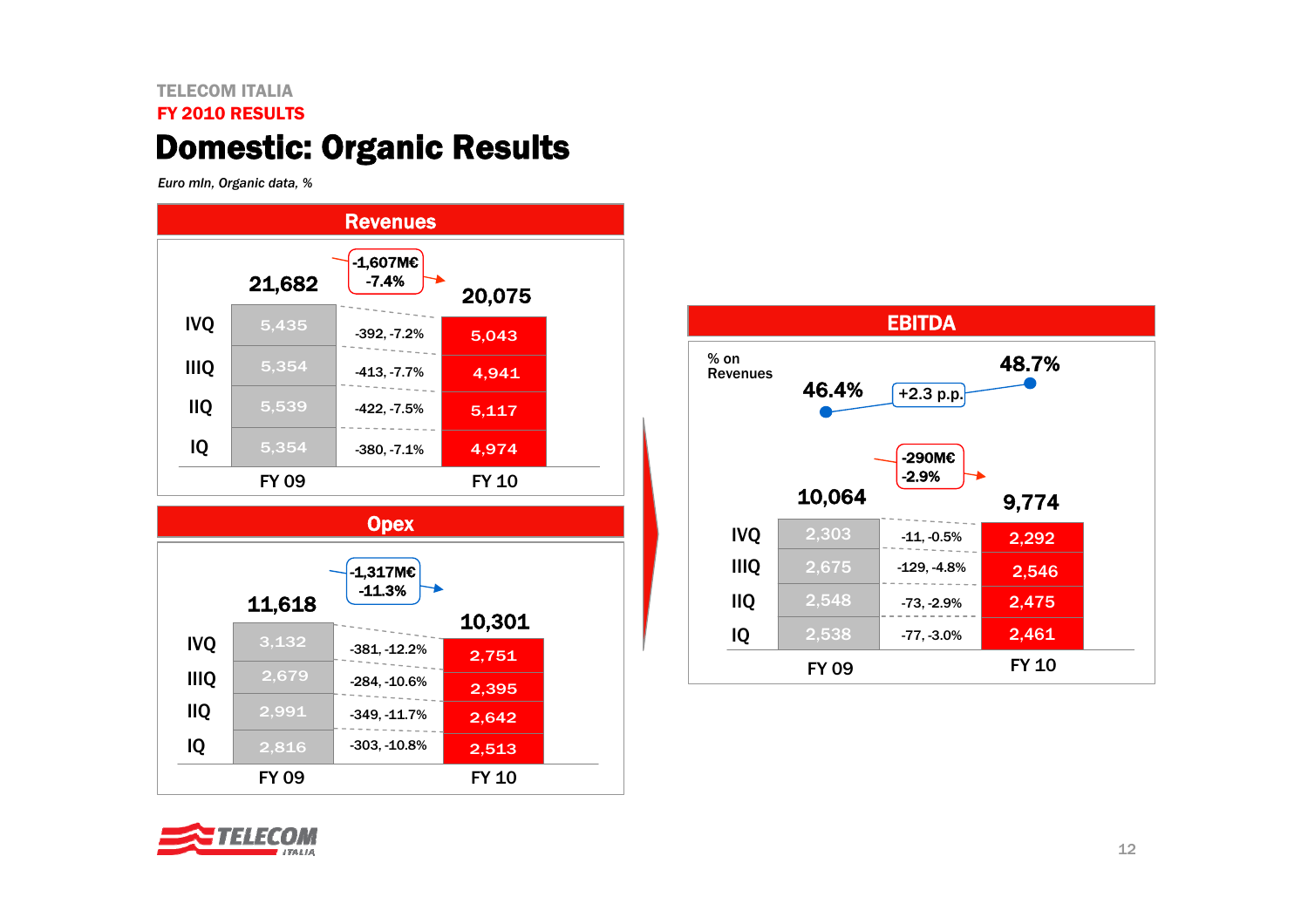#### TELECOM ITALIAFY 2010 RESULTS

# Domestic Market – 4Q 2010 Results at a Glance

*Euro mln, Organic data, %*



| <b>Total Domestic</b> | 5,435 | $-7.2%$  | Service revenues -6.9%<br>5,043 |  |
|-----------------------|-------|----------|---------------------------------|--|
| <b>Mobile</b>         | 2,101 | $-11.0%$ | 1,870                           |  |
| <b>Fixed</b>          | 3,781 | $-4.6%$  | 3,607                           |  |
| Elim & Adj            | 4009  |          | <b>4Q10</b>                     |  |

| 1010  | 2010 | 3010  | 4010  |
|-------|------|-------|-------|
| -7.2% | -78% | -9.9% | -8.9% |

|         |       | <b>Wireline Retail Revenues trend</b> |       |
|---------|-------|---------------------------------------|-------|
| 1010    | 2010  | 3010                                  | 4010  |
| $-8.1%$ | -7.0% | -5.8%                                 | -5.8% |

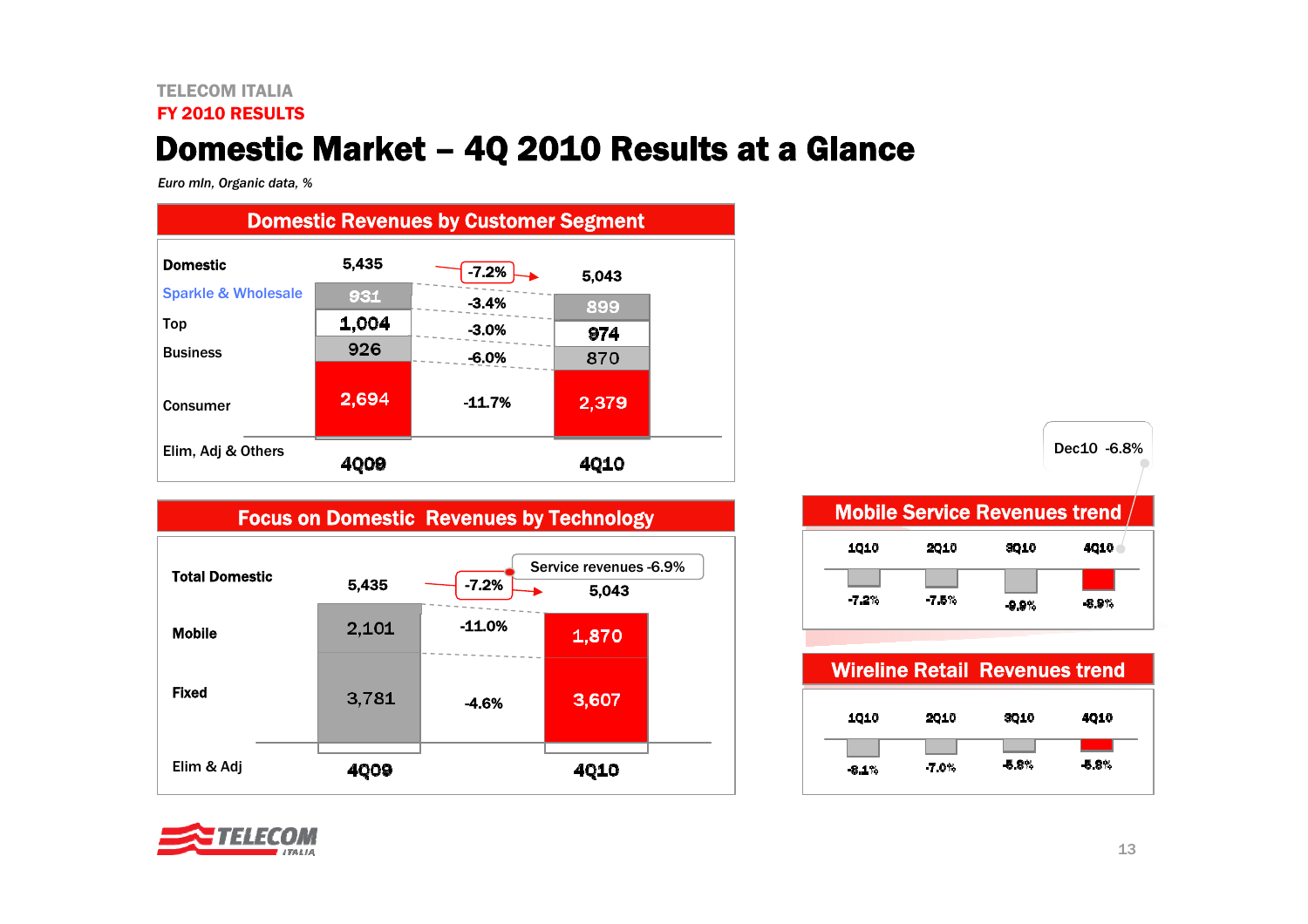### TELECOM ITALIAFY 2010 RESULTSDomestic Fixed: TI Access Performance



### Key Highlights

- ▶ Strong improvement in 2010 line losses trend
- 4Q10 line losses (233k ) affected by :
	- **A** aggressive competitors' promos
	- ▶ reduction of TI advertising pressure
- ▶ TI confirms its focus on Quality of Service to sustain price premium

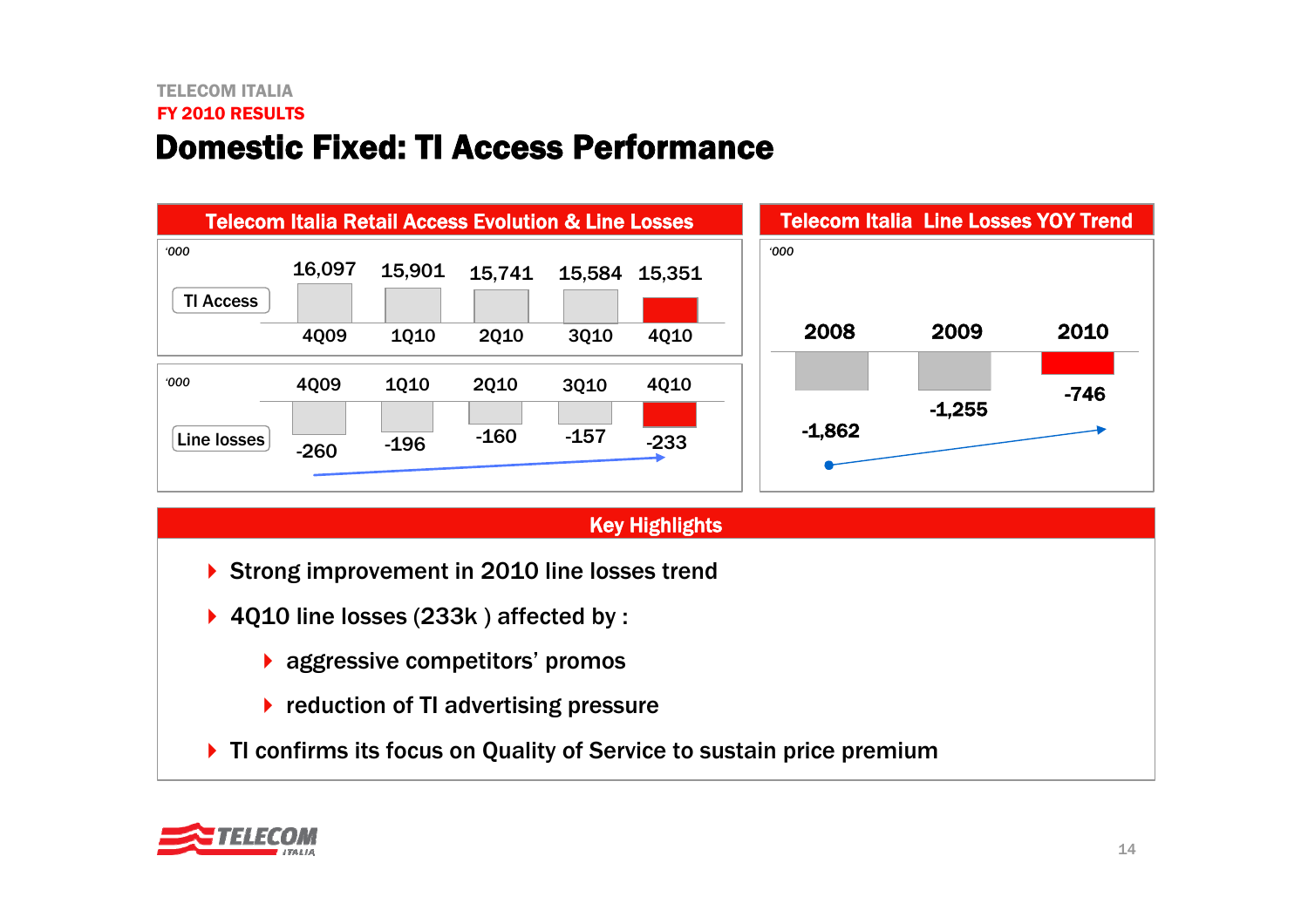## TELECOM ITALIAFY 2010 RESULTSDomestic Fixed: Focus on Broadband





### **Highlights**

- ▶ Highest market share among European incumbents
- ▶ 2010 ARPU supported by a strong increase of Flat offers penetration
- ▶ 4Q10 BB net adds affected by strong OLOs aggressiveness
- ▶ 4Q10 ARPU: competitive pressure in Top segment, stable in Consumer and Business



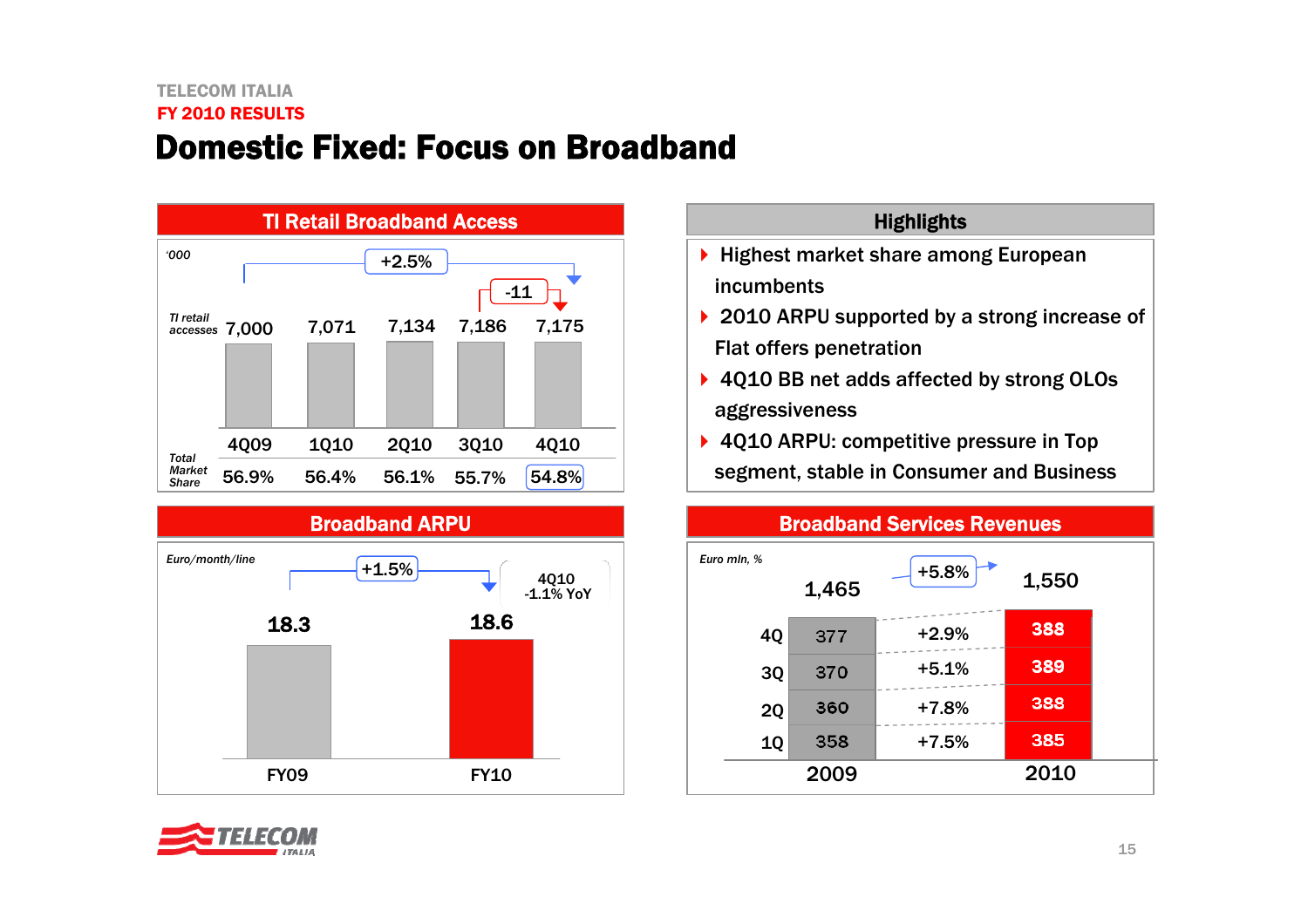### TELECOM ITALIA FY 2010 RESULTS Domestic Wireline Revenues

*Euro mln, Organic data, %*

|                      | <b>4009</b> | <b>4Q10</b> | $\Delta\%$ YoY                         |  |
|----------------------|-------------|-------------|----------------------------------------|--|
| <b>Total</b>         | 3,781       | 3,607       | (4.6)                                  |  |
| <b>Services</b>      | 3,554       | 3,365       | (5.3)                                  |  |
| o/w Voice            | 1,635       | 1,485       | (9.2)                                  |  |
| o/w Internet         | 425         | 420         | <b>BB Services</b><br>(1.2)<br>$+2.9%$ |  |
| o/w Business Data    | 333         | 316         | (5.1)                                  |  |
| o/w Wholesale        | 1,067       | 1,042       | (2.3)                                  |  |
| <b>National</b>      | 771         | 791         | $+2.6$                                 |  |
| <b>International</b> | 297         | 251         | (15.5)                                 |  |
| o/w Other            | 94          | 102         | n.m.                                   |  |
| <b>Equipment</b>     | 227         | 242         | $+6.6$                                 |  |

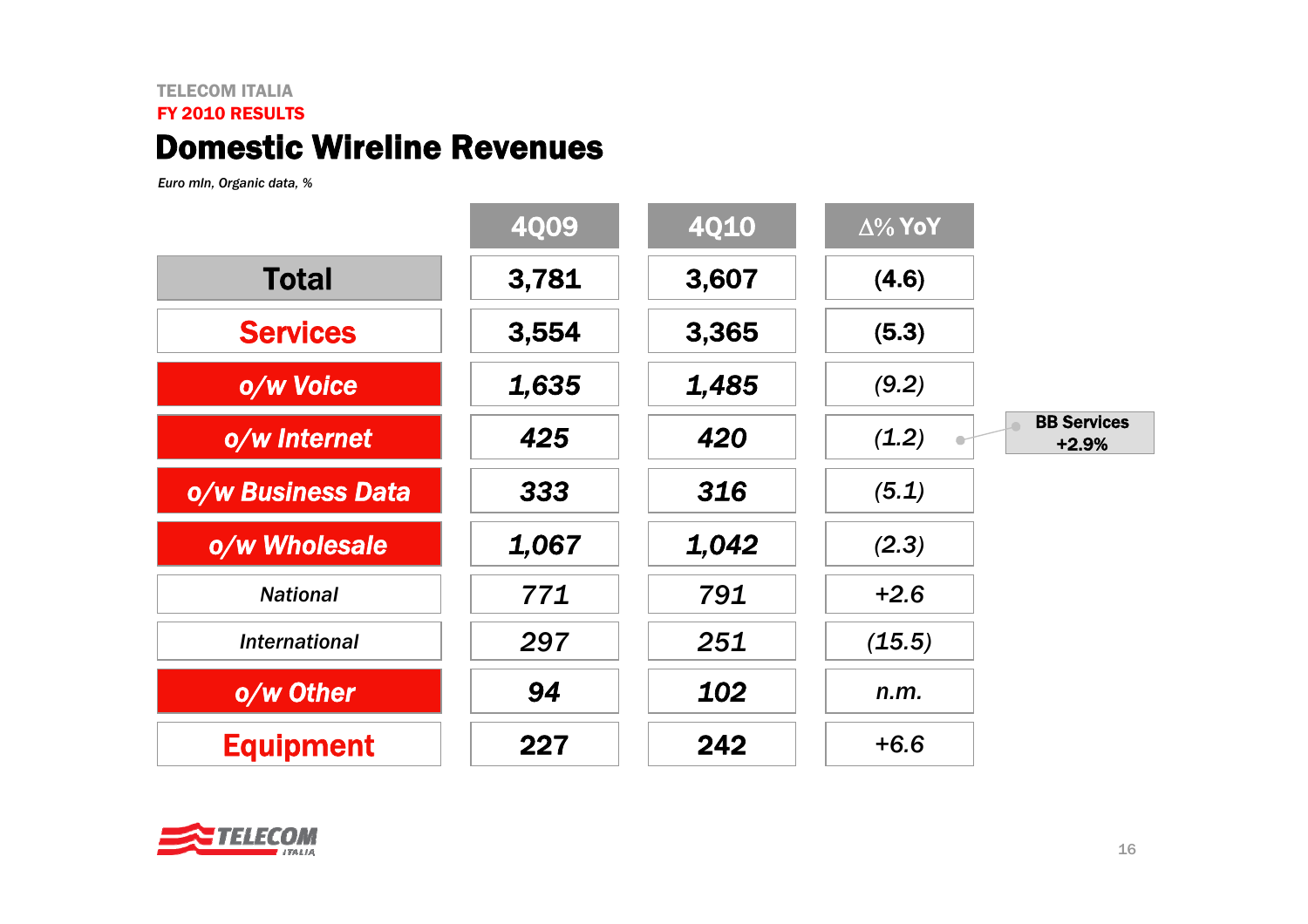### TELECOM ITALIAFY 2010 RESULTSDomestic Mobile: Customer Base Trend









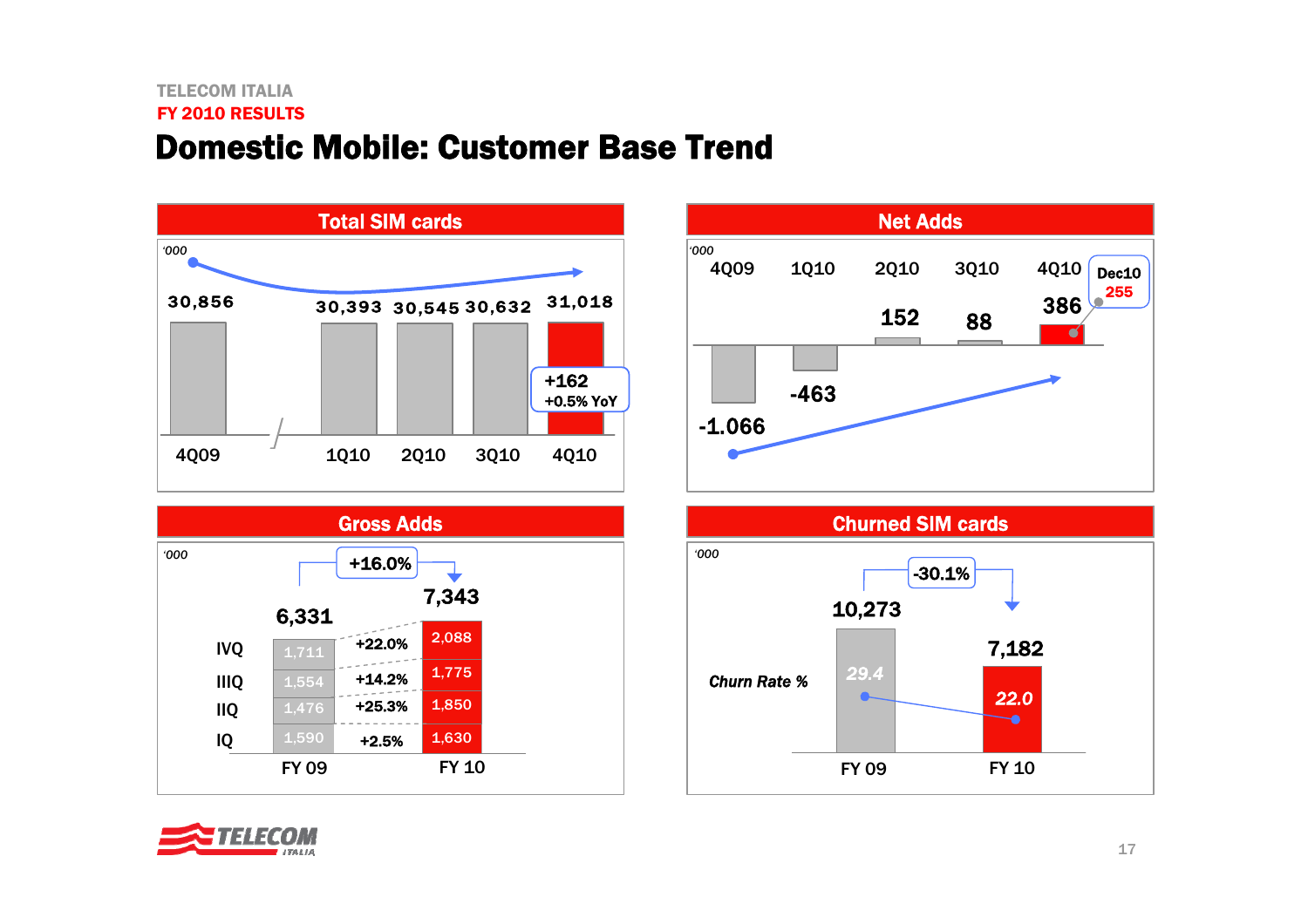### TELECOM ITALIA

#### FY 2010 RESULTS

# Domestic Mobile: Service Revenues Key Trends





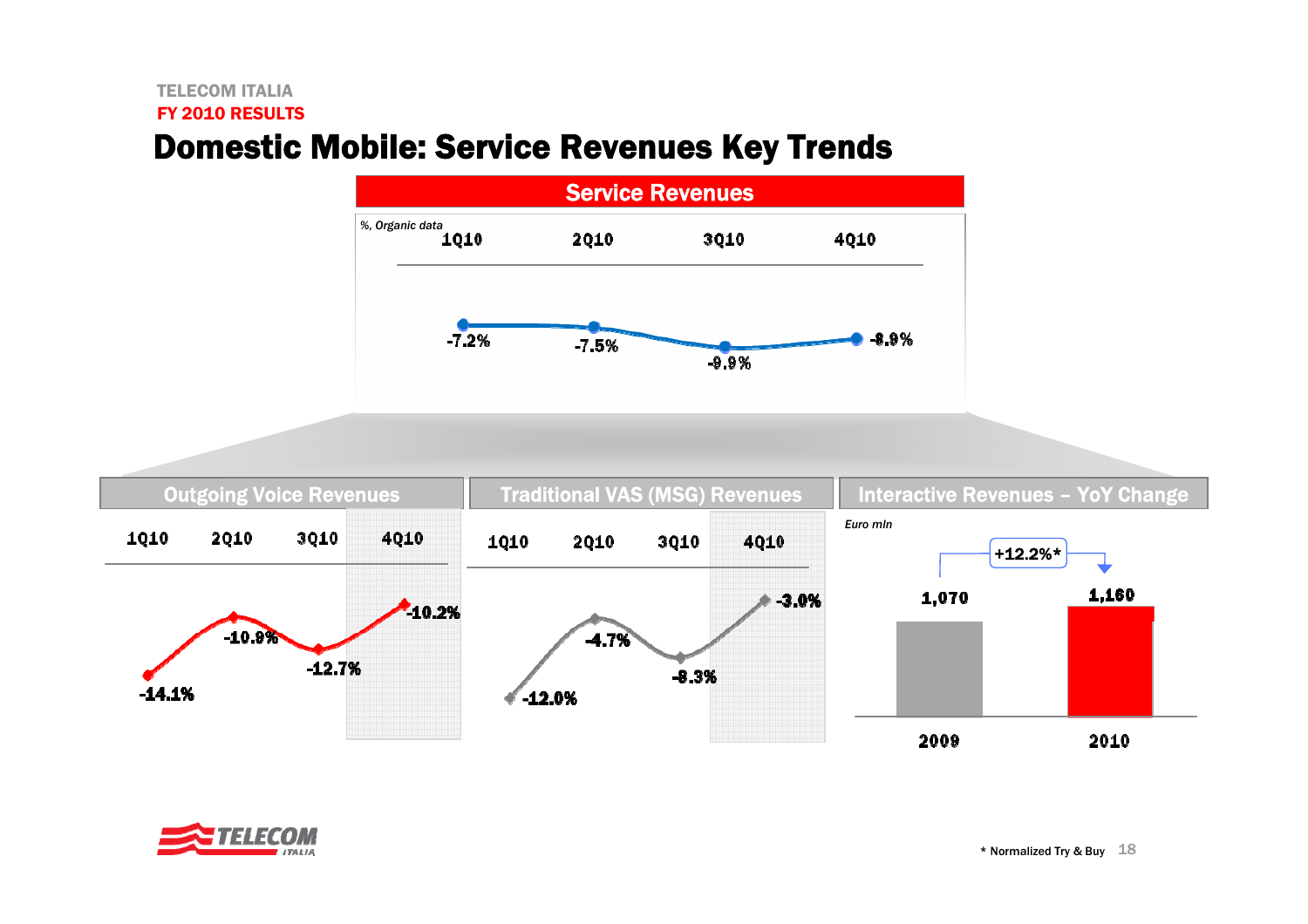### TELECOM ITALIAFY 2010 RESULTSDomestic Mobile Revenues



(\*) Incoming + Visitors & Others

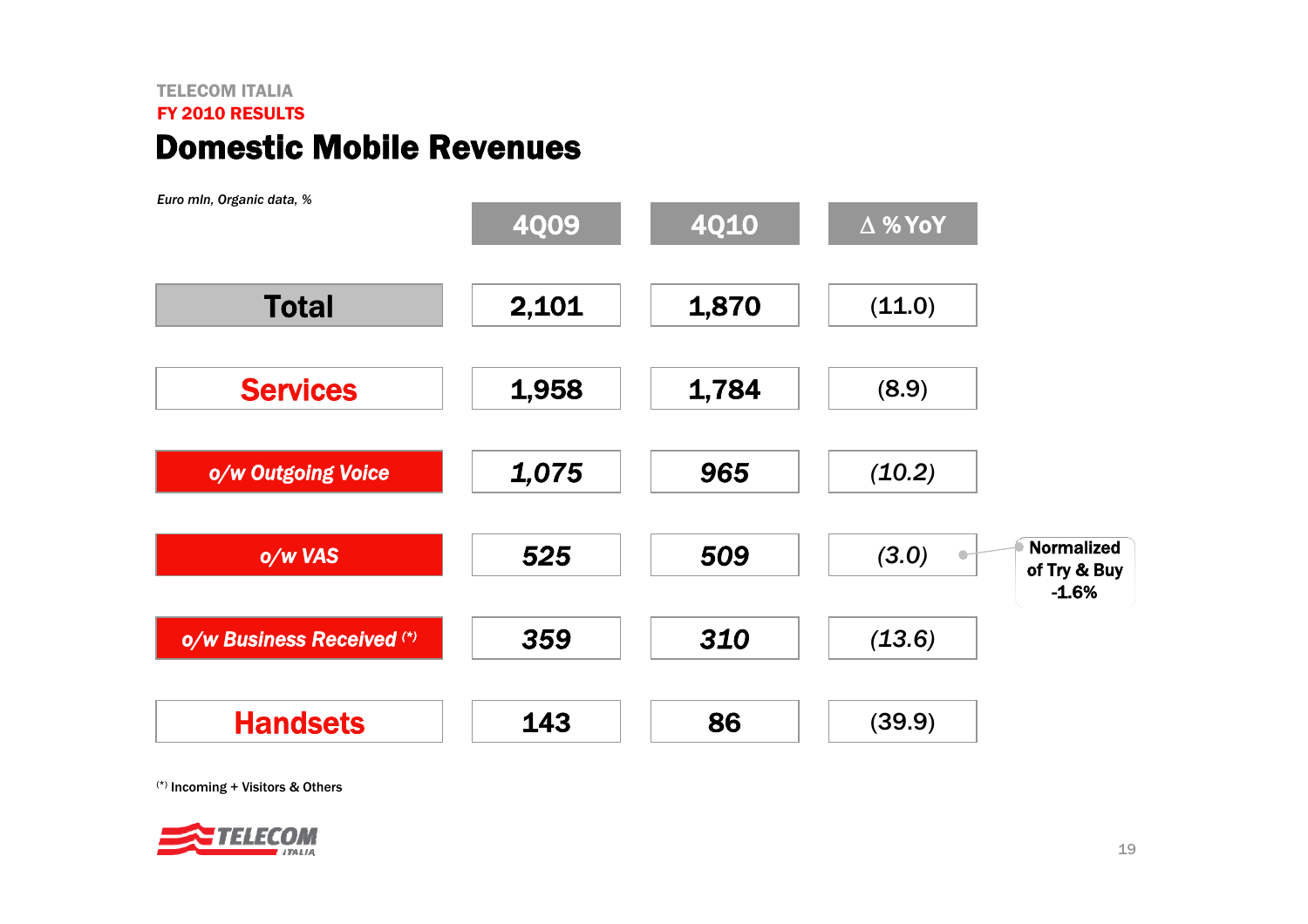- ▶ TI Group Main Achievements
- ▶ Focus on Domestic Business
- ▶ Focus on TIM Brasil
- ▶ Focus on Telecom Argentina
- $\blacktriangleright$  Appendix

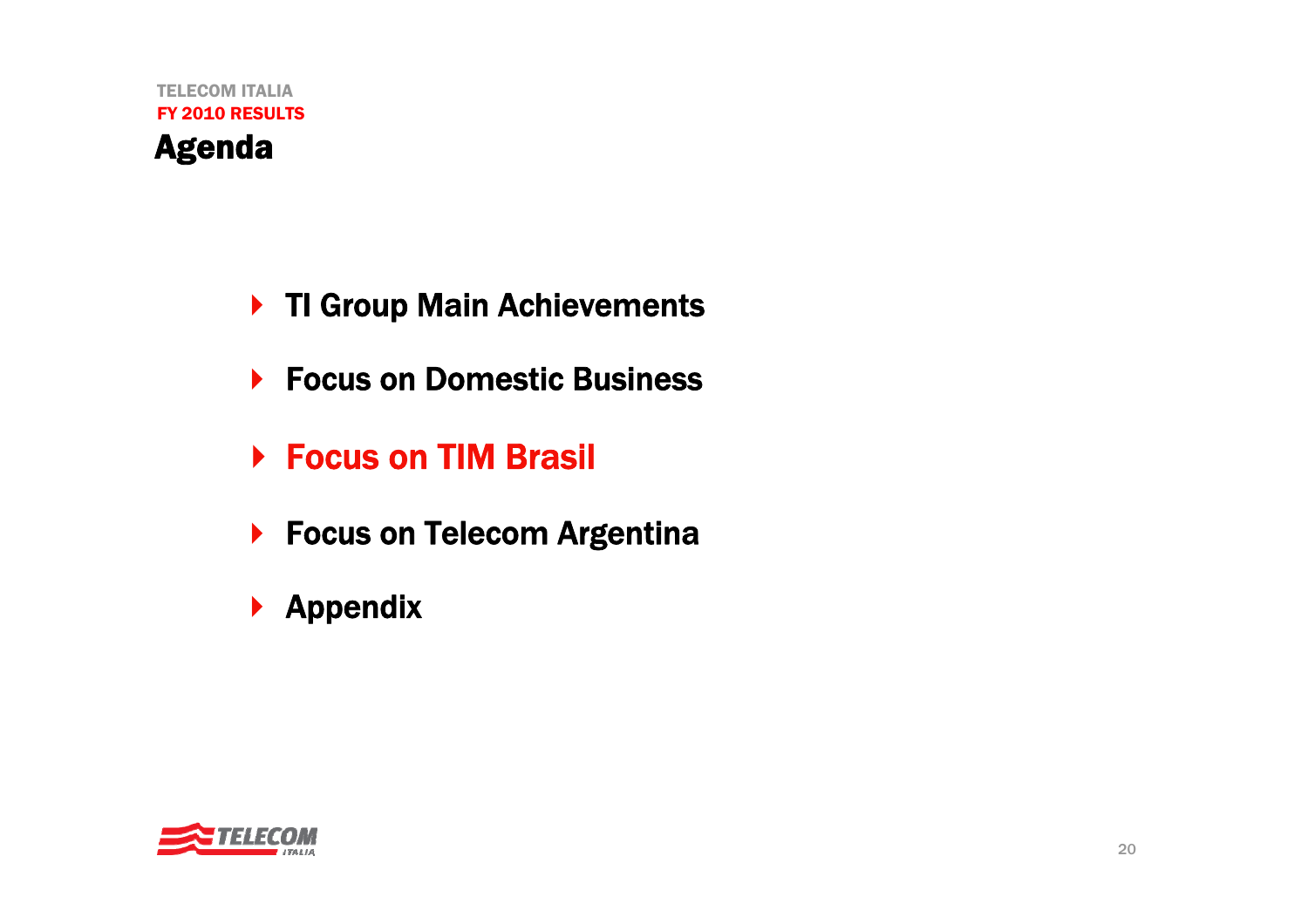### TELECOM ITALIAFY 2010 RESULTSTIM Brasil: Organic Main Results & KPIs

*Euro mln, Organic data, %*



### Key KPIs

- Customer base grew 24% Year-on-Year and reached over 51 million customers: TIM Brasil number 1 in incremental market share (34.2%)
- ▶ Market Share at 25.14%, up 1.5 pp vs. YE2009
- ▶ Back to number 2 position in São Paulo, the most competitive and important market of Brazil
- ▶ Back to number 1 position in the Northeast Region
- FY10MOU reached 116min/user/month up <sup>∼</sup> 40% YoY due to the success of innovative Liberty and Infinity plans and will further accelerate with the FMS
- ▶ Outstanding Network Quality: 100% of Anatel's target reached for the seventh consecutive month.

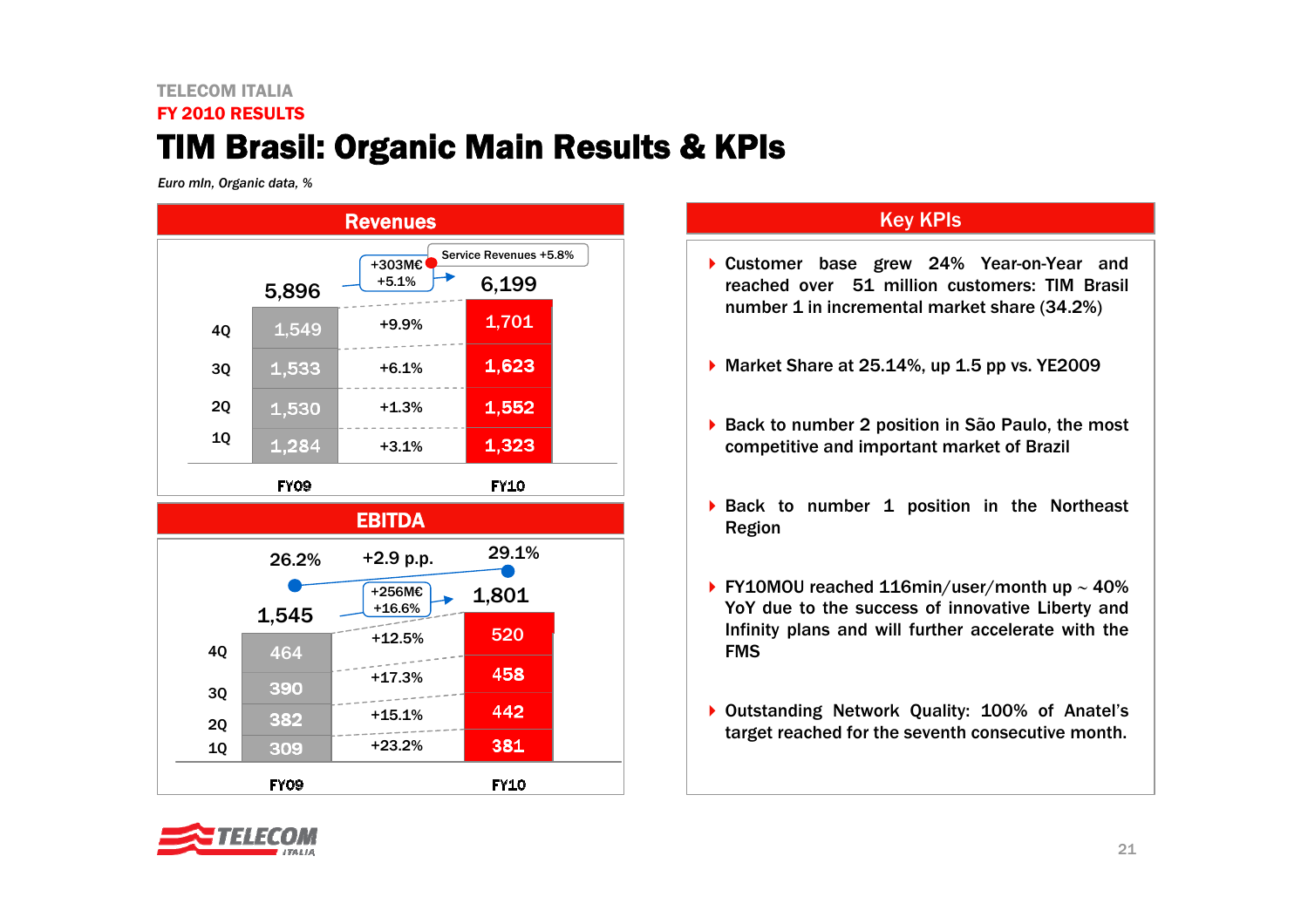- ▶ TI Group Main Achievements
- $\blacktriangleright$ Focus on Domestic Business
- ▶ Focus on TIM Brasil
- ▶ Focus on Telecom Argentina
- $\blacktriangleright$  Appendix

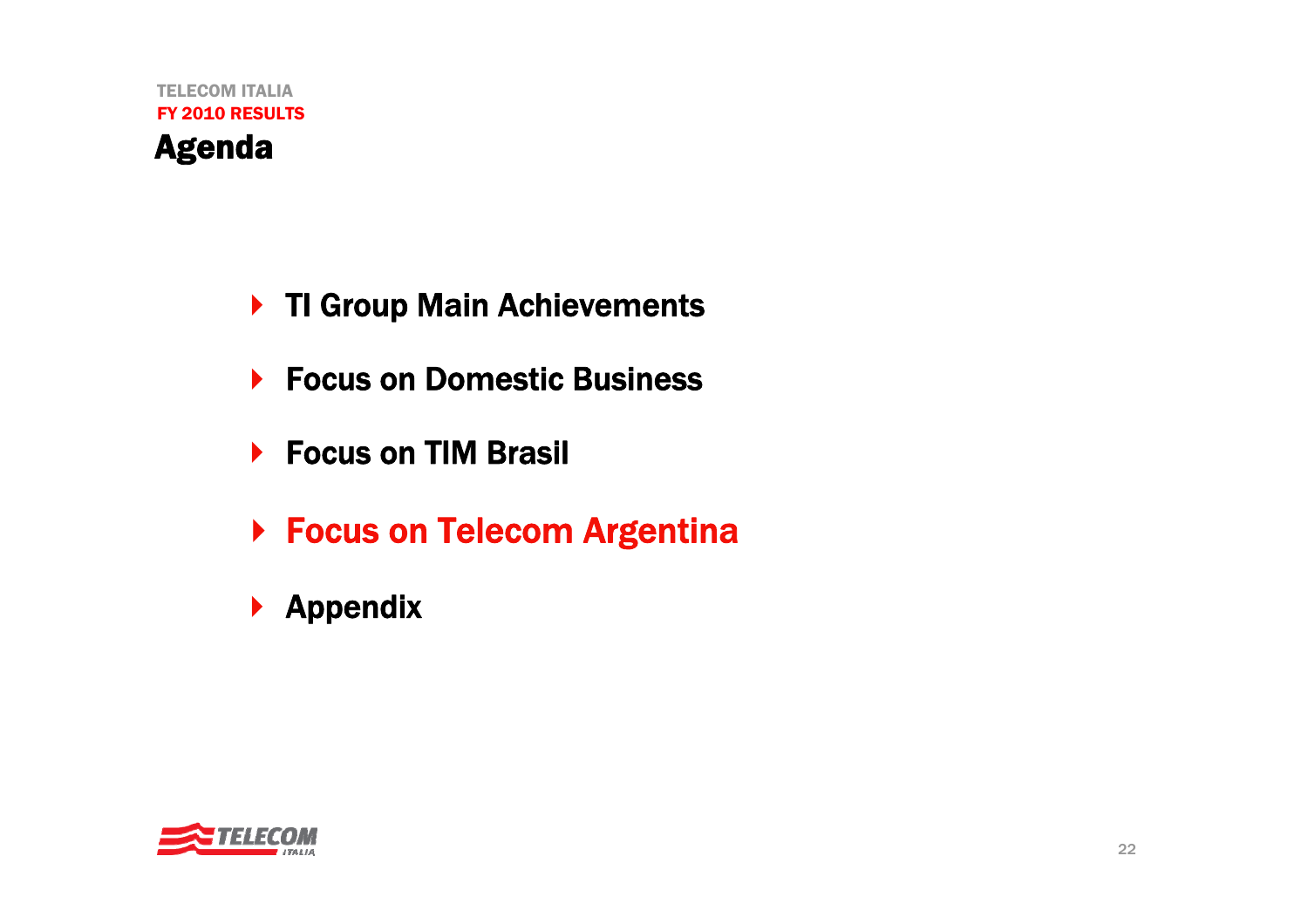## TELECOM ITALIAFY 2010 RESULTSArgentina: Organic Main Results & KPIs

*Euro mln, Organic data, %*





### **Key KPIs**

• Customer base increased strongly in every business..

- mobile customers<sup>(1)</sup> grew 13% YoY reaching over 16.3 million with high profile postpaid/prepaid mix (30%-70%)
- ▶ Personal 2010 marginal market share: 46%, Total market share: 31.8% (2)
- **ADSL** customers reached 1.4 million accesses, up 14% vs YE2009, at 35.3% market share. 30% of Broadband net adds chose bundled offers (BB+ pack of minutes)
- **▶ ... while ARPUs grew significantly:** 
	- mobile ARPU<sup>(1)</sup> reached 44 Ars/month, up 9% YoY, driven by higher VAS contribution (+46% YoY in VAS revenues)
	- ▶ Broadband ARPU stood at 76 Ars/month, 13% up vs YE2009
- Smartphones leadership (53% market share in 2010) boosting VAS revenues. 3G devices reached  $\sim$  10% of Personal customer base

(1) Argentinian operations only; (2) Telecom Argentina Estimates

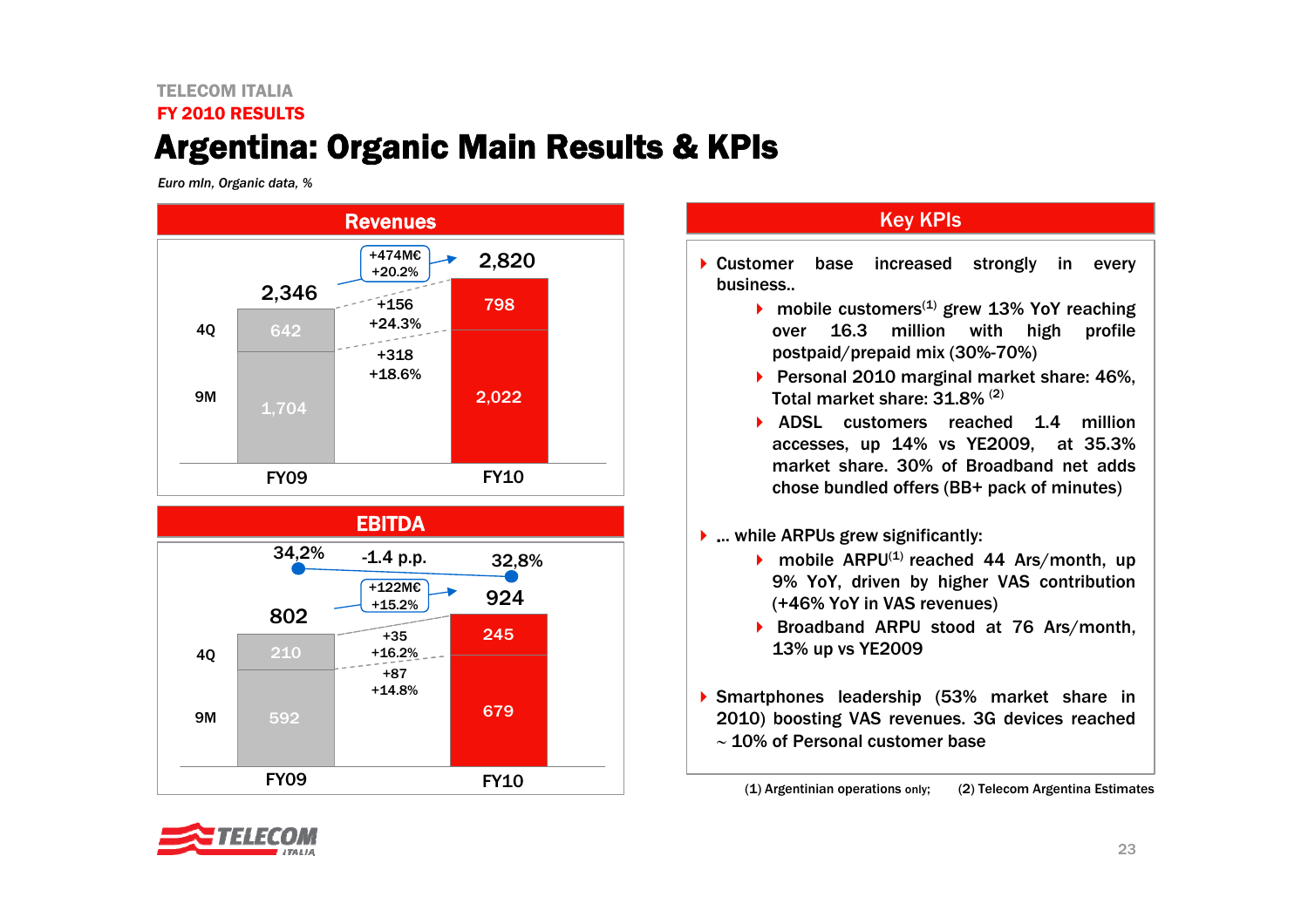- ▶ TI Group Main Achievements
- ▶ Focus on Domestic Business
- ▶ Focus on TIM Brasil
- ▶ Focus on Telecom Argentina
- ▶ Appendix

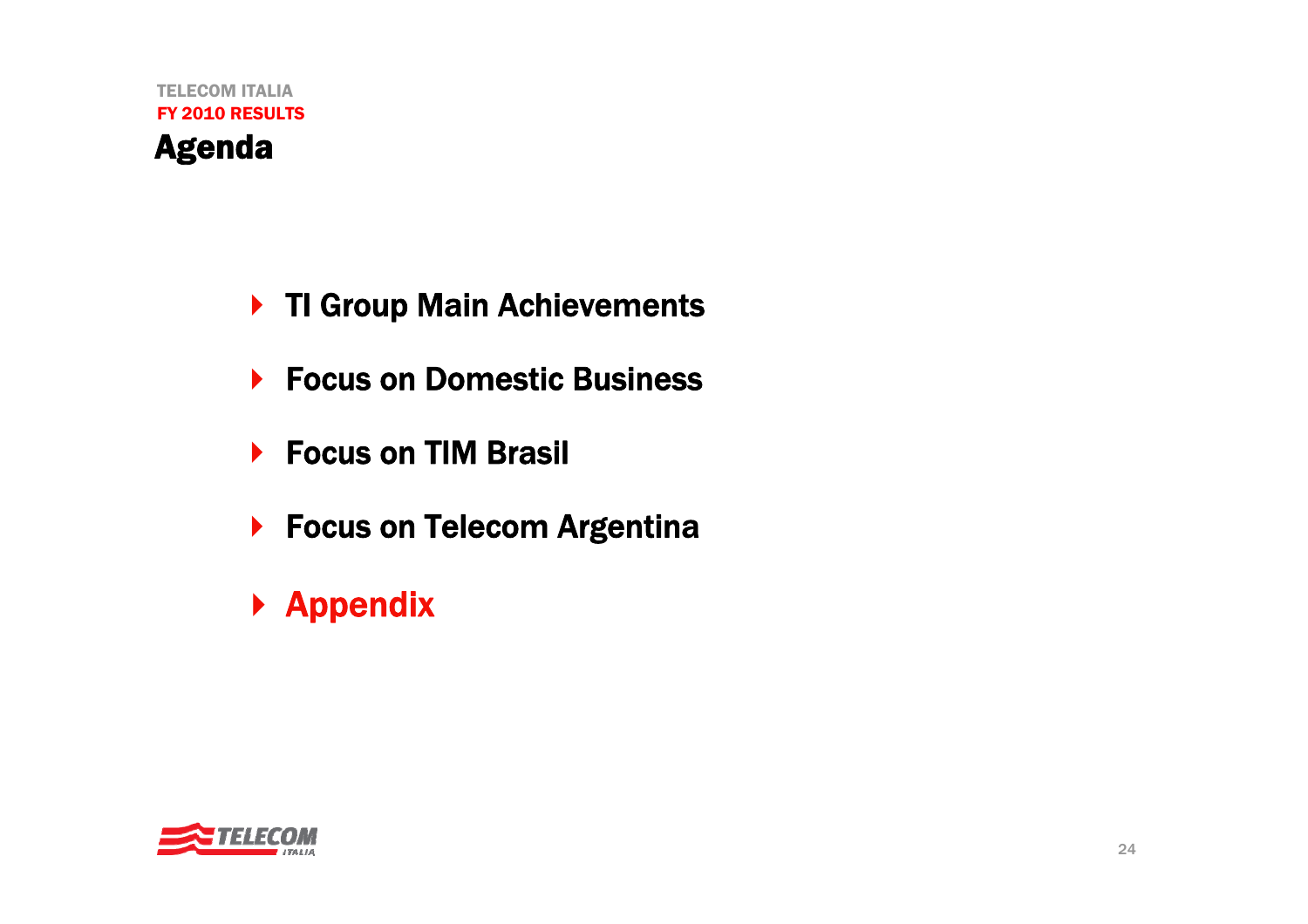### TELECOM ITALIAFY 2010 RESULTSTI Group - Revenues Evolution

*Euro mln* 



*\* Exchange rate (Real/Euro): 2.33 in 2010, 2.77 in 2009*

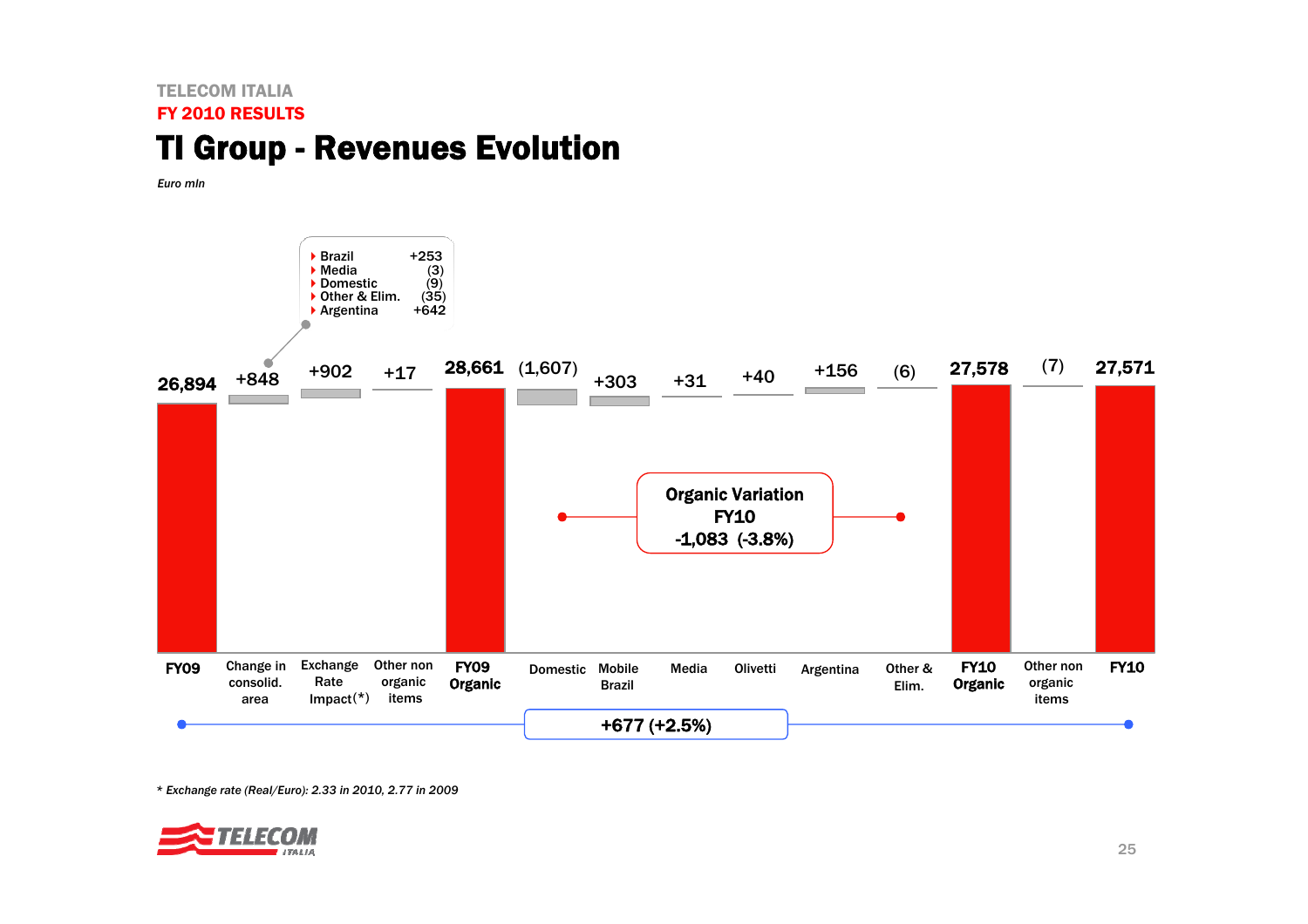## TELECOM ITALIAFY 2010 RESULTSTI Group – EBITDA Evolution

*Euro mln* 



*\* Exchange rate (Real/Euro): 2.33 in 2010, 2.77 in 2009*

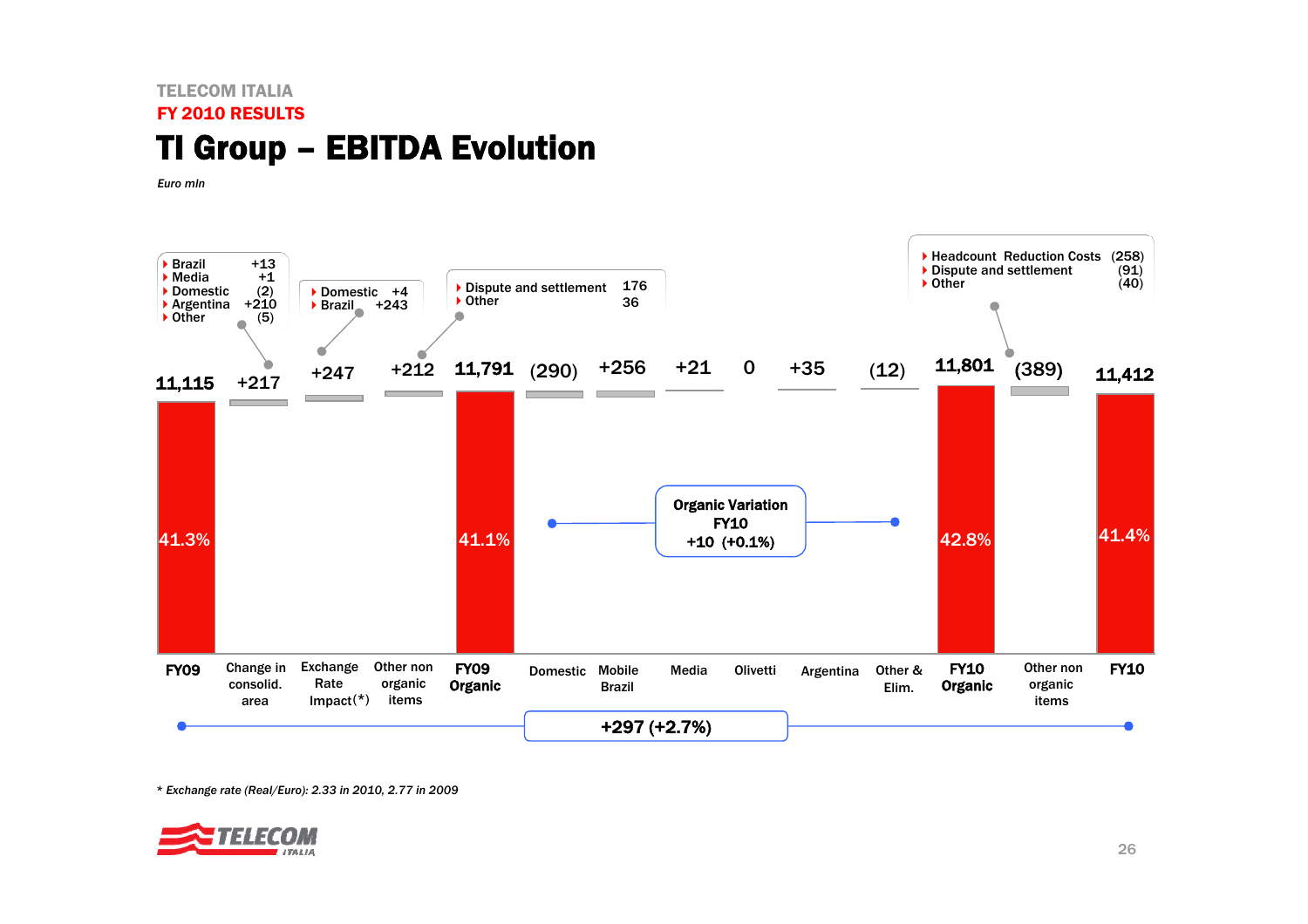### TELECOM ITALIAFY 2010 RESULTSTI Group - EBIT Evolution

*Euro mln* 



*\* Exchange rate (Real/Euro): 2.33 in 2010, 2.77 in 2009*

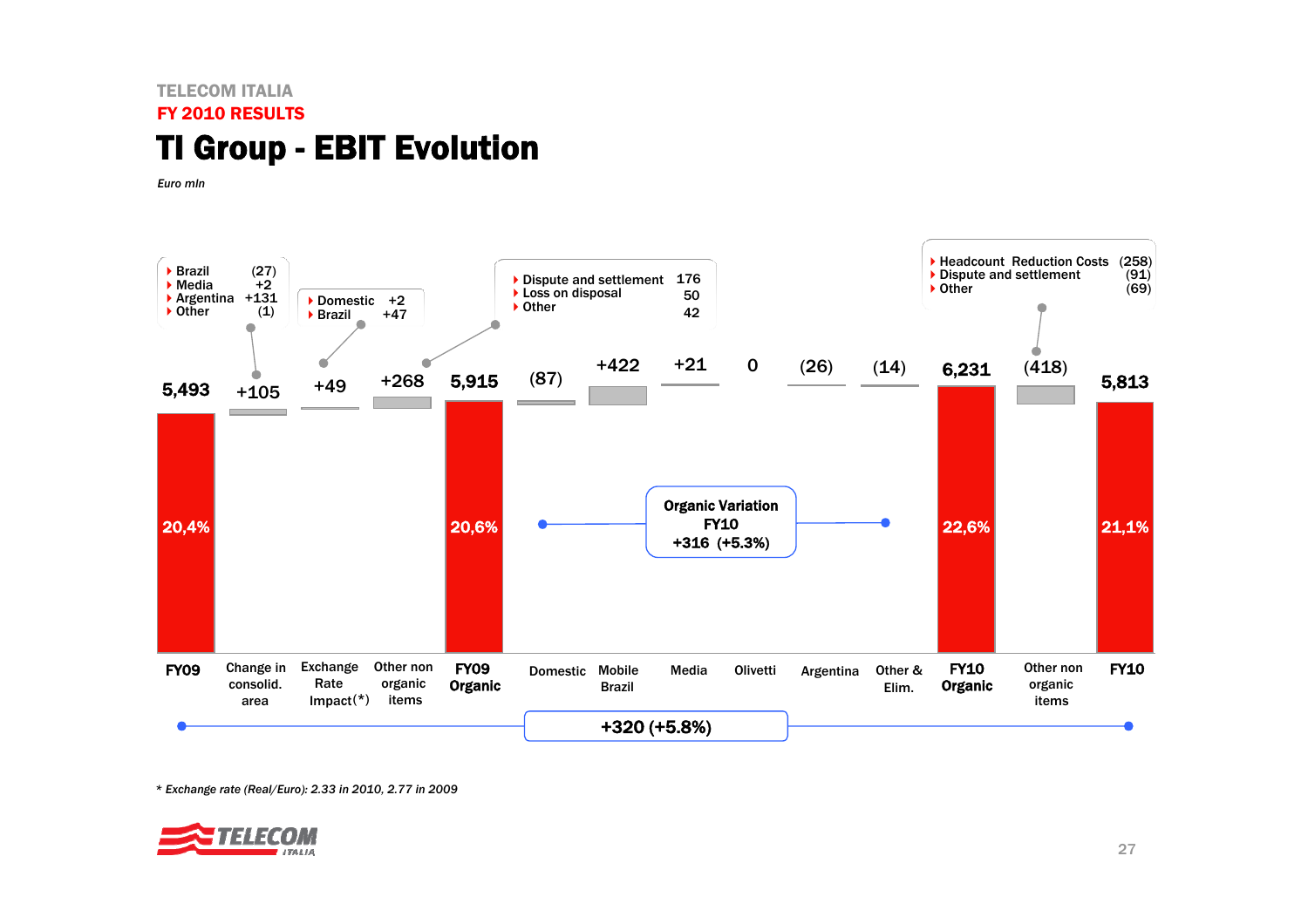### TELECOM ITALIAFY 2010 RESULTSEven and Back-Loaded Maturities

*Euro mln*



(1) € 37,510 mln is the nominal amount of outstanding medium-long term debt. By adding IAS adjustments (€ 1,144 mln) and current liabilities (€ 729 mln), the gross debt figure of € 39,383 mln is reached.

N.B. Debt maturities are net of € 180 mln (face value) of repurchased own bonds (TI Spa € 850 mln 5.25 % Notes due 2055), € 77 mln (face value) of repurchased own bonds (TI Spa € 750 mln 4.75 % Notes due 2014), € 35 mln (face value) of repurchased own bonds (TIF € 1,050 mln 7.75 % Notes due 2033) and € 116 mln (face value) of repurchased own bonds (TIF € 2,000 mln 7.50 % Notes due 2011).

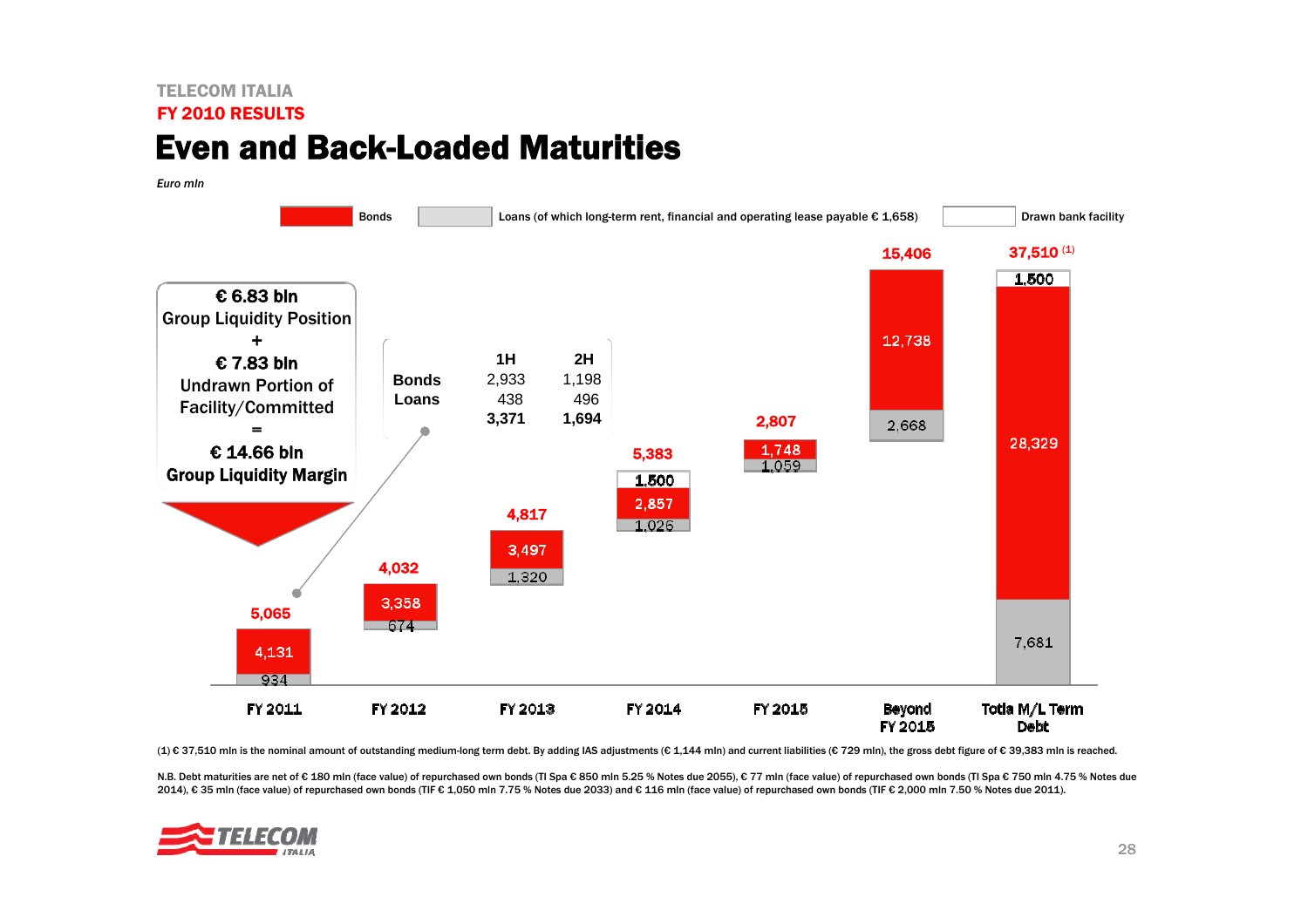#### TELECOM ITALIAFY 2010 RESULTS

# Main 2010 Achievements – Progress on Cash Cost<br>Rationalization

*Euro mln, Organic data, %*



\* TLC Italy Perimeter – 2007 Pro Forma with SSC and HR Services

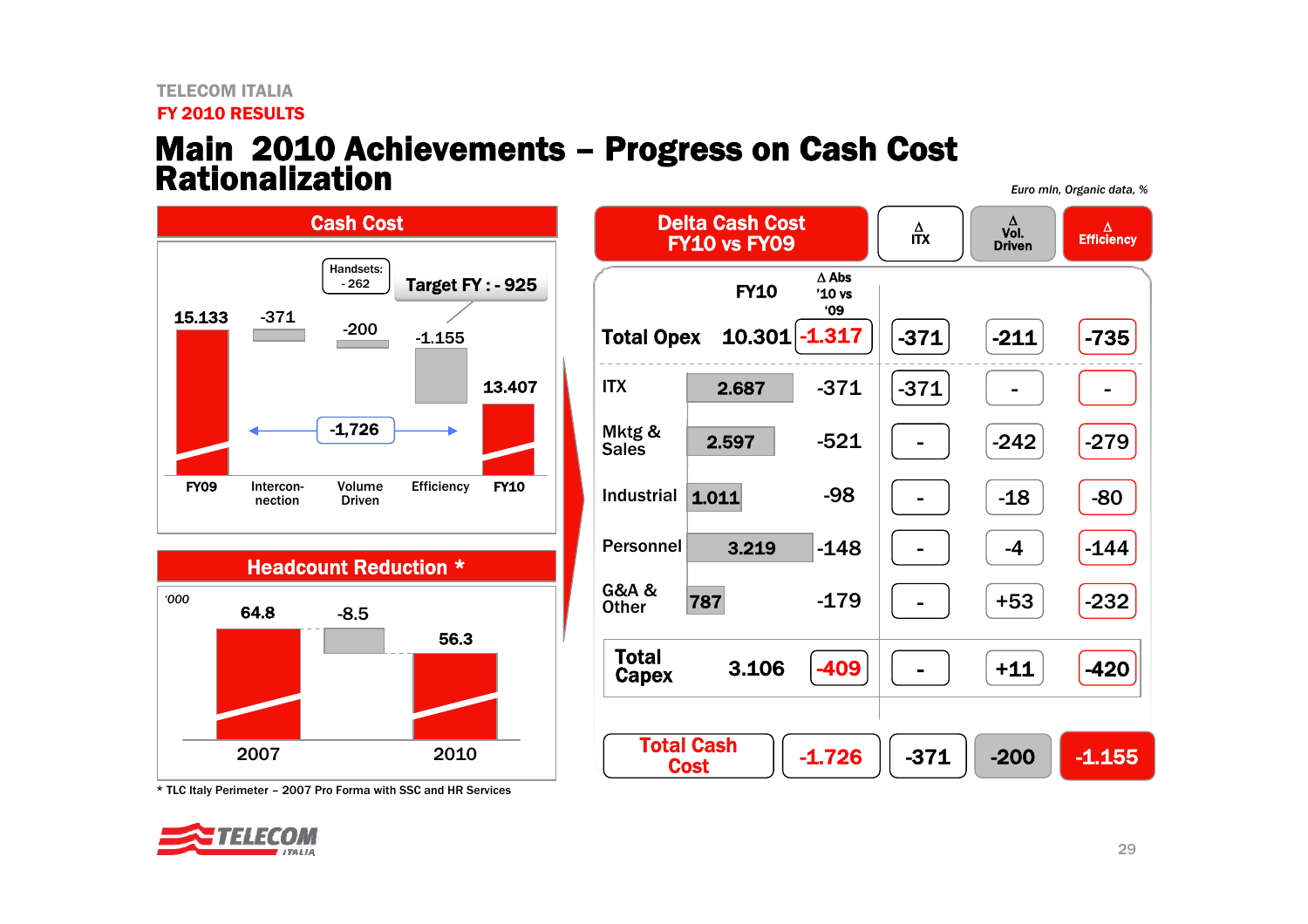## TELECOM ITALIA FY 2010 RESULTS TI Group FY10 Results – P&L

|                                                         |                    | <b>September YTD</b> |              |                          |                    | <b>IV Quarter</b> |               |              | <b>Full Year</b>   |                    |               |            |
|---------------------------------------------------------|--------------------|----------------------|--------------|--------------------------|--------------------|-------------------|---------------|--------------|--------------------|--------------------|---------------|------------|
| <b>Euro min</b>                                         | 2010               | 2009                 | $\Delta$ Abs | $\Delta$ %               | 2010               | 2009              | $\Delta$ Abs  | $\Delta$ %   | 2010               | 2009               | $\Delta$ Abs  | $\Delta$ % |
| <b>REVENUES</b>                                         | 19.899             | 19.995               | (96)         | (0,5)                    | 7.672              | 6.899             | 773           | 11,2         | 27.571             | 26.894             | 677           | 2.5        |
| <b>Other Operating Income</b>                           | 160                | 183                  | (23)         | (12,6)                   | 95                 | 97                | (2)           | (2,1)        | 255                | 280                | (25)          | (8,9)      |
| <b>TOTAL REVENUES &amp; OTHER INCOME</b>                | 20.059             | 20.178               | (119)        | (0,6)                    | 7.767              | 6.996             | 771           | 11.0         | 27.826             | 27.174             | 652           | 2,4        |
| Total Purchases of materials and external services      | (8.097)            | (8.362)              | 265          | (3,2)                    | (3.286)            | (3.118)           | (168)         | 5,4          | (11.383)           | (11.480)           | 97            | (0,8)      |
| Personnel<br>of which payroll                           | (2.911)<br>(2.631) | (2.737)<br>(2.696)   | (174)<br>65  | 6,4<br>(2, 4)            | (1.110)<br>(1.067) | (997)<br>(968)    | (113)<br>(99) | 11.3<br>10,2 | (4.021)<br>(3.698) | (3.734)<br>(3.664) | (287)<br>(34) | 7,7<br>0,9 |
| Other operating costs                                   | (862)              | (884)                | 22           | (2,5)                    | (560)              | (461)             | (99)          | 21,5         | (1.422)            | (1.345)            | (77)          | 5,7        |
| <b>Capitalized Cost and Others</b>                      | 286                | 331                  | (45)         | (13,6)                   | 126                | 169               | (43)          | (25, 4)      | 412                | 500                | (88)          | (17, 6)    |
| <b>EBITDA</b><br>% on Revenues                          | 8.475<br>42,6%     | 8.526<br>42,6%       | (51)         | (0,6)                    | 2.937<br>38,3%     | 2.589<br>37,5%    | 348           | 13,4         | 11.412<br>41,4%    | 11.115<br>41,3%    | 297           | 2,7        |
| Depreciation & Amortization                             | (4.173)            | (4.178)              | 5            | (0,1)                    | (1.374)            | (1.373)           | (1)           | 0,1          | (5.547)            | (5.551)            | 4             | (0,1)      |
| Writedowns and revaluations of non current assets       | (12)               | 0                    | (12)         | $\overline{\phantom{a}}$ | (51)               | (12)              | (39)          | 325,0        | (63)               | (12)               | (51)          | 425,0      |
| Gains/losses of non current assets realization          | 14                 | (55)                 | 69           |                          | (3)                | (4)               | 1             | 25,0         | 11                 | (59)               | 70            |            |
| <b>EBIT</b><br>% on Revenues                            | 4.304<br>21.6%     | 4.293<br>21,5%       | 11           | 0,3                      | 1.509<br>19,7%     | 1.200<br>17,4%    | 309           | 25,8         | 5.813<br>21,1%     | 5.493<br>20,4%     | 320           | 5,8        |
| Income (loss) equity invest, valued equity method       | 48                 | 49                   | (1)          |                          | 51                 | 18                | 33            |              | 99                 | 67                 | 32            |            |
| Other income (expenses) from investments                | $\mathbf{1}$       | (34)                 | 35           |                          | 288                | (17)              | 305           |              | 289                | (51)               | 340           |            |
| Net Financial Income / (Expenses)                       | (1.550)            | (1.640)              | 90           |                          | (524)              | (530)             | 6             |              | (2.074)            | (2.170)            | 96            |            |
| Income before Taxes & Discontinued Op.<br>% on Revenues | 2.803<br>14,1%     | 2.668<br>13,3%       | 135          |                          | 1.324<br>17,3%     | 671<br>9,7%       | 653           |              | 4.127<br>15.0%     | 3.339<br>12,4%     | 788           |            |
| Taxes                                                   | (899)              | (969)                | 70           |                          | 351                | (152)             | 503           |              | (548)              | (1.121)            | 573           |            |
| Income before Discontinued Op.                          | 1.904              | 1.699                | 205          |                          | 1.675              | 519               | 1.156         |              | 3.579              | 2.218              | 1.361         |            |
| Net income (loss) of assets disposed                    | (2)                | (559)                | 557          |                          | (5)                | (63)              | 58            |              | (7)                | (622)              | 615           |            |
| <b>Net Income (ante Minorities)</b><br>% on Revenues    | 1.902<br>9.6%      | 1.140<br>5,7%        | 762          |                          | 1.670<br>21,8%     | 456<br>6.6%       | 1.214         |              | 3.572<br>13.0%     | 1.596<br>5.9%      | 1.976         |            |
| <b>Minorities</b>                                       | (83)               | 17                   | (100)        |                          | (368)              | (32)              | (336)         |              | (451)              | (15)               | (436)         |            |
| <b>Net Income (post Minorities)</b><br>% on Revenues    | 1.819<br>9.1%      | 1.157<br>5.8%        | 662          |                          | 1.302<br>17.0%     | 424<br>6.1%       | 878           |              | 3.121<br>11,3%     | 1.581<br>5.9%      | 1.540         |            |

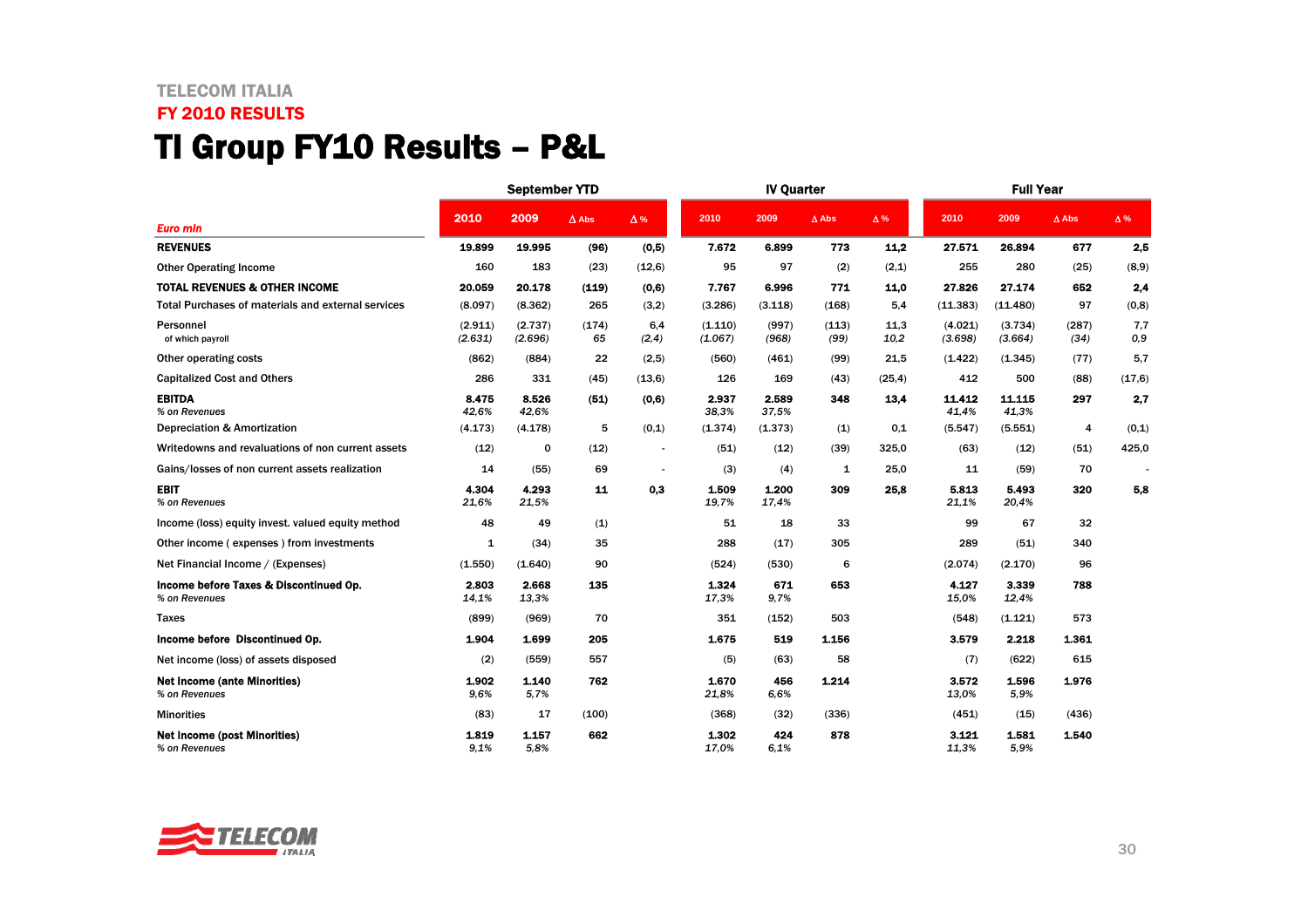#### TELECOM ITALIA FY 2010 RESULTS

# TI Group – Main Results by BU – Reported Figures

| <b>Euro min</b>               | September YTD |        |                  |            |          | <b>IV Quarter</b> |                  |            | <b>Full Year</b> |        |               |            |
|-------------------------------|---------------|--------|------------------|------------|----------|-------------------|------------------|------------|------------------|--------|---------------|------------|
| <b>REVENUES</b>               | 2010          | 2009   | $\triangle$ Abs. | $\Delta\%$ | 2010     | 2009              | $\triangle$ Abs. | $\Delta\%$ | 2010             | 2009   | $\Delta$ Abs. | $\Delta\%$ |
| <b>Domestic</b>               | 15.032        | 16.234 | $-1.202$         | (7, 4)     | 5.036    | 5.429             | $-393$           | (7,2)      | 20.068           | 21.663 | $-1.595$      | (7, 4)     |
| <b>Wireline Domestic</b>      | 10.516        | 10.964 | $-448$           | (4,1)      | 3.600    | 3.775             | $-175$           | (4,6)      | 14.116           | 14.739 | $-623$        | (4,2)      |
| <b>Tim Domestic</b>           | 5.822         | 6.496  | $-674$           | (10, 4)    | 1.870    | 2.101             | $-231$           | (11,0)     | 7.692            | 8.597  | $-905$        | (10, 5)    |
| <b>Mobile Brasile</b>         | 4.498         | 3.429  | 1.069            | 31.2       | 1.701    | 1.324             | 377              | 28.5       | 6.199            | 4.753  | 1.446         | 30,4       |
| Media                         | 177           | 162    | 15               | 9.3        | 81       | 68                | 13               | 19,1       | 258              | 230    | 28            | 12,2       |
| Olivetti                      | 259           | 219    | 40               | 18.3       | 132      | 131               |                  | 0.8        | 391              | 350    | 41            | 11,7       |
| <b>Other Activities</b>       | 64            | 68     | -4               | (5, 9)     | $\Omega$ | 22                | $-22$            | (100.0)    | 64               | 90     | -26           | (28, 9)    |
| Elim.                         | $-131$        | $-117$ | $-14$            |            | -68      | $-75$             |                  |            | $-199$           | $-192$ | -7            |            |
| <b>TI Group</b>               | 19.899        | 19.995 | -96              | (0,5)      | 6.882    | 6.899             | $-17$            | (0,2)      | 26.781           | 26.894 | $-113$        | (0, 4)     |
| Argentina                     |               |        | 0                |            | 798      | 0                 | 798              |            | 798              |        | 798           |            |
| Elim.                         |               |        |                  |            | -8       | 0                 | -8               |            | -8               |        | -8            |            |
| <b>TI Group con Argentina</b> | 19.899        | 19.995 | -96              | (0,5)      | 7.672    | 6.899             | 773              | 11.2       | 27.571           | 26.894 | 677           | 2,5        |

|                                     | September YTD |       |                  |            |              | <b>IV Ouarter</b> |                  | <b>Full Year</b> |        |         |                  |            |
|-------------------------------------|---------------|-------|------------------|------------|--------------|-------------------|------------------|------------------|--------|---------|------------------|------------|
| <b>EBITDA</b>                       | 2010          | 2009  | $\triangle$ Abs. | $\Delta\%$ | 2010         | 2009              | $\triangle$ Abs. | $\Delta\%$       | 2010   | 2009    | $\triangle$ Abs. | $\Delta\%$ |
| <b>Domestic</b>                     | 7.210         | 7.703 | $-493$           | (6, 4)     | 2.183        | 2.180             | 3                | 0.1              | 9.393  | 9.883   | $-490$           | (5,0)      |
| <b>Mobile Brasile</b>               | 1.281         | 849   | 432              | 50.9       | 520          | 406               | 114              | 28.1             | 1.801  | 1.255   | 546              | 43,5       |
| Media                               | 10            | -6    | $16 -$           |            |              | -3                | 6                |                  | 13     | -9      | 22               |            |
| Olivetti                            | $-24$         | $-18$ | -6               | (33,3)     | 5            | 4                 |                  | 25,0             | $-19$  | $-14$   | -5               | (35,7)     |
| <b>Other Activities</b>             | -3            | -3    | 0                | 0.0        | $-18$        | 0                 | $-18$            |                  | $-21$  | -3      | $-18$            | (600, 0)   |
| Elim.                               |               |       |                  |            | <sup>0</sup> | 2                 | $-2$             |                  |        |         | -2               |            |
| <b>TI Group</b>                     | 8.475         | 8.526 | $-51$            | (0,6)      | 2.693        | 2.589             | 104              | 4.0              | 11.168 | 11.115  | 53               | 0,5        |
| Argentina                           |               |       |                  |            | 245          | 0                 | 245              |                  | 245    |         | 245              |            |
| Elim.                               |               |       |                  |            | -1           | 0                 | -1               |                  | -1     |         | -1               |            |
| <b>TI Group con Argentina</b>       | 8.475         | 8.526 | $-51$            | (0,6)      | 2.937        | 2.589             | 348              | 135              | 11412  | 11 1 15 | 297              | 2,7        |
| <b>EBITDA MARGIN w/o Argentina</b>  | 42.6%         | 42.6% | 0,0 p.p.         |            | 39.1%        | 37.5%             | 1.6 p.p.         |                  | 41.7%  | 41.3%   | 0,4 p.p.         |            |
| <b>EBITDA MARGIN with Argentina</b> | 42.6%         | 42.6% | 0,0 p.p.         |            | 38.3%        | 37.5%             | $0,8$ p.p.       |                  | 41.4%  | 41.3%   | $0,1$ p.p.       |            |

| September YTD                                                         |                |                |                          |            |                | <b>IV Quarter</b> |                      |              | <b>Full Year</b> |                |                      |            |
|-----------------------------------------------------------------------|----------------|----------------|--------------------------|------------|----------------|-------------------|----------------------|--------------|------------------|----------------|----------------------|------------|
| <b>EBIT</b>                                                           | 2010           | 2009           | $\triangle$ Abs.         | $\Delta\%$ | 2010           | 2009              | $\triangle$ Abs.     | <b>Δ%</b>    | 2010             | 2009           | $\triangle$ Abs.     | $\Delta\%$ |
| <b>Domestic</b>                                                       | 4.038          | 4.297          | $-259$                   | (6, 0)     | 1.124          | 1.096             | 28                   | 2.6          | 5.162            | 5.393          | $-231$               | (4,3)      |
| <b>Mobile Brasile</b>                                                 | 332            | 85             | 247                      | 290.6      | 353            | 124               | 229                  | 184.7        | 685              | 209            | 476                  | 227,8      |
| Media                                                                 | -35            | $-62$          | 27                       | 43,5       | -57            | $-18$             |                      | $-39(216,7)$ | -92              | -80            | $-12$                | (15,0)     |
| Olivetti                                                              | $-27$          | $-22$          | -5                       | (22,7)     | 3              | з                 | 0                    | 0.0          | $-24$            | $-19$          | -5                   | (26,3)     |
| <b>Other Activities</b>                                               | $-19$          | $-19$          | 0                        | 0.0        | $-19$          | $-11$             | -8                   | (72,7)       | $-38$            | $-30$          | -8                   | (26,7)     |
| Elim.                                                                 | 15             | 14             |                          |            | 0              | 6                 | -6                   |              | 15               | 20             | -5                   |            |
| <b>TI Group</b>                                                       | 4.304          | 4.293          | 11                       | 0,3        | 1.404          | 1.200             | 204                  | 17,0         | 5.708            | 5.493          | 215                  | 3,9        |
| Argentina                                                             |                |                |                          |            | 105            | 0                 | 105                  |              | 105              |                | 105                  | ۰          |
| Elim.                                                                 |                |                |                          |            | 0              | 0                 | 0                    |              | 0                |                | 0                    |            |
| <b>TI Group con Argentina</b>                                         | 4.304          | 4.293          | 11                       | 0,3        | 1.509          | 1.200             | 309                  | 25,8         | 5.813            | 5.493          | 320                  | 5,8        |
| <b>EBIT MARGIN w/o Argentina</b><br><b>EBIT MARGIN with Argentina</b> | 21.6%<br>21.6% | 21.5%<br>21.5% | $0,1$ p.p.<br>$0,1$ p.p. |            | 20.4%<br>19.7% | 17.4%<br>17.4%    | 3,0 p.p.<br>2,3 p.p. |              | 21.3%<br>21.1%   | 20.4%<br>20.4% | 0,9 p.p.<br>0,7 p.p. |            |

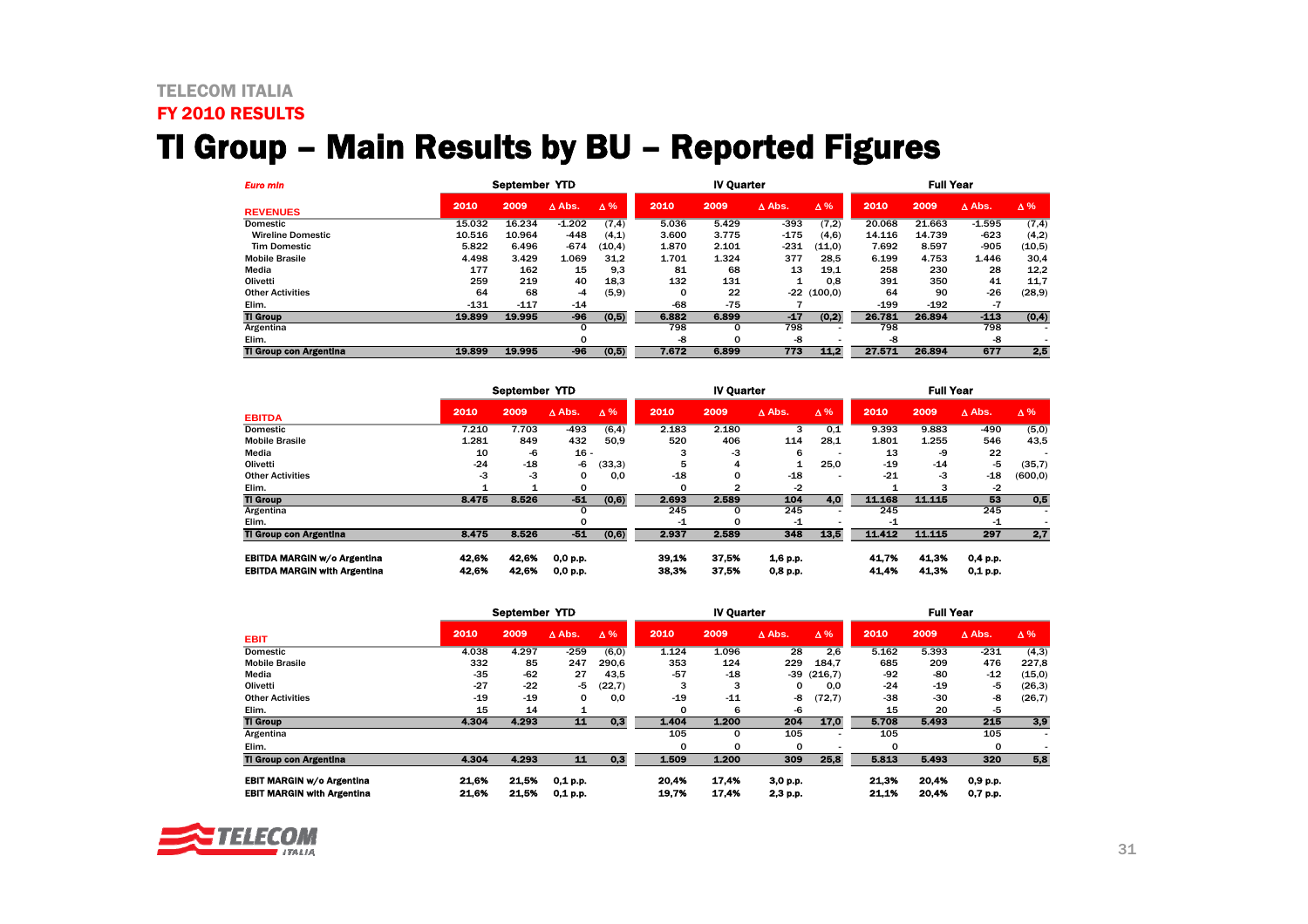### TELECOM ITALIA

# FY 2010 RESULTS

# TI Group – Main Results by BU – Organic Figures

| <b>Euro min</b>               |        | September YTD |                  |            |       | <b>IV Quarter</b> |                  |              |        | <b>Full Year</b> |                  |            |  |
|-------------------------------|--------|---------------|------------------|------------|-------|-------------------|------------------|--------------|--------|------------------|------------------|------------|--|
| <b>REVENUES</b>               | 2010   | 2009          | $\triangle$ Abs. | $\Delta\%$ | 2010  | 2009              | $\triangle$ Abs. | $\Delta\%$   | 2010   | 2009             | $\triangle$ Abs. | $\Delta\%$ |  |
| <b>Domestic</b>               | 15.032 | 16.247        | $-1.215$         | (7, 5)     | 5.043 | 5.435             | $-392$           | (7,2)        | 20.075 | 21.682           | $-1.607$         | (7, 4)     |  |
| <b>Wireline Domestic</b>      | 10.516 | 10.977        | -461             | (4,2)      | 3.607 | 3.781             | $-174$           | (4,6)        | 14.123 | 14.758           | -635             | (4,3)      |  |
| <b>Tim Domestic</b>           | 5.822  | 6.496         | -674             | (10, 4)    | 1.870 | 2.101             | $-231$           | (11,0)       | 7.692  | 8.597            | -905             | (10,5)     |  |
| <b>Mobile Brasile</b>         | 4.498  | 4.347         | 151              | 3.5        | 1.701 | 1.549             | 152              | 9.9          | 6.199  | 5.896            | 303              | 5.1        |  |
| Media                         | 177    | 159           | 18               | 11,3       | 81    | 68                | 13               | 19,1         | 258    | 227              | 31               | 13,7       |  |
| Olivetti                      | 259    | 219           | 40               | 18.3       | 132   | 132               | 0                | 0.0          | 391    | 351              | 40               | 11,4       |  |
| <b>Other Activities</b>       | 64     | 68            | -4               | (5, 9)     | 0     |                   |                  | $-1$ (100,0) | 64     | 69               | -5               | (7,2)      |  |
| Elim.                         | $-131$ | $-116$        | $-15$            |            | -68   | $-75$             |                  |              | $-199$ | $-191$           | -8               |            |  |
| <b>TI Group</b>               | 19.899 | 20.924        | $-1.025$         | (4, 9)     | 6.889 | 7.110             | $-221$           | (3,1)        | 26.788 | 28.034           | $-1.246$         | (4, 4)     |  |
| Argentina                     |        |               |                  |            | 798   | 642               | 156              | 24.3         | 798    | 642              | 156              | 24.3       |  |
| Elim.                         |        |               |                  |            | -8    | $-15$             |                  |              | -8     | $-15$            |                  |            |  |
| <b>TI Group con Argentina</b> | 19.899 | 20.924        | $-1.025$         | (4, 9)     | 7.679 | 7.737             | $-58$            | (0, 8)       | 27.578 | 28.661           | $-1.083$         | (3,8)      |  |

|                                     |       | September YTD |               |            |       | <b>IV Quarter</b> |                  |               |        | <b>Full Year</b> |                  |            |  |
|-------------------------------------|-------|---------------|---------------|------------|-------|-------------------|------------------|---------------|--------|------------------|------------------|------------|--|
| <b>EBITDA</b>                       | 2010  | 2009          | $\Delta$ Abs. | $\Delta\%$ | 2010  | 2009              | $\triangle$ Abs. | $\Delta\%$    | 2010   | 2009             | $\triangle$ Abs. | $\Delta\%$ |  |
| <b>Domestic</b>                     | 7.482 | 7.761         | $-279$        | (3,6)      | 2.292 | 2.303             | $-11$            | (0,5)         | 9.774  | 10.064           | $-290$           | (2,9)      |  |
| <b>Mobile Brasile</b>               | 1.281 | 1.081         | 200           | 18.4       | 520   | 464               | 56               | 12,5          | 1.801  | 1.545            | 256              | 16,6       |  |
| Media                               | 10    | -5            | 15            |            |       | -3                | 6                |               | 13     | -8               | 21               |            |  |
| Olivetti                            | $-24$ | $-19$         | -5            | (26, 3)    | 9     | 4                 | 5                | 125.0         | $-15$  | $-15$            | $\Omega$         | 0,0        |  |
| <b>Other Activities</b>             | -3    | -3            | 0             | 0.0        | $-15$ | -5                |                  | $-10$ (200,0) | -18    | -8               | $-10$            | (125,0)    |  |
| Elim.                               |       | 2             | -1            |            |       | 1                 | 0                |               | 2      |                  | -1               |            |  |
| <b>TI Group</b>                     | 8.747 | 8.817         | $-70$         | (0, 8)     | 2.810 | 2.764             | 46               | 1.7           | 11.557 | 11.581           | $-24$            | (0,2)      |  |
| Argentina                           |       |               |               |            | 245   | 210               | 35               | 16.2          | 245    | 210              | 35               | 16.2       |  |
| Elim.                               |       |               |               |            | -1    | 0                 | -1               |               | -1     | $\Omega$         | -1               |            |  |
| <b>TI Group con Argentina</b>       | 8.747 | 8.817         | $-70$         | (0, 8)     | 3.054 | 2.974             | 80               | 2,7           | 11.801 | 11.791           | 10               | 0,1        |  |
| <b>EBITDA MARGIN w/o Argentina</b>  | 44.0% | 42.1%         | 1.9 p.p.      |            | 40.8% | 38,9%             | 1,9 p.p.         |               | 43,1%  | 41.3%            | 1,8 p.p.         |            |  |
| <b>EBITDA MARGIN with Argentina</b> | 44.0% | 42.1%         | 1,9 p.p.      |            | 39.8% | 38.4%             | 1,4 p.p.         |               | 42.8%  | 41.1%            | 1,7 p.p.         |            |  |

|                                   |       | September YTD |                |            |       | <b>IV Quarter</b> |                  |            |       | <b>Full Year</b> |                  |            |  |
|-----------------------------------|-------|---------------|----------------|------------|-------|-------------------|------------------|------------|-------|------------------|------------------|------------|--|
| <b>EBIT</b>                       | 2010  | 2009          | A Abs.         | $\Delta\%$ | 2010  | 2009              | $\triangle$ Abs. | $\Delta\%$ | 2010  | 2009             | $\triangle$ Abs. | $\Delta\%$ |  |
| <b>Domestic</b>                   | 4.291 | 4.393         | $-102$         | (2,3)      | 1.234 | 1.219             | 15               | 1.2        | 5.525 | 5.612            | $-87$            | (1,6)      |  |
| <b>Mobile Brasile</b>             | 332   | 117           | 215            | 182.9      | 353   | 146               | 207              | 143.0      | 685   | 263              | 422              | 161,0      |  |
| Media                             | $-35$ | $-49$         | 14             | 28,6       | $-11$ | $-18$             |                  | 38,9       | -46   | $-67$            | 21               | 31,3       |  |
| Olivetti                          | $-27$ | $-23$         | -4             | (17, 4)    |       | 3                 | 4                | 133,3      | $-20$ | $-20$            | 0                | 0,0        |  |
| <b>Other Activities</b>           | $-17$ | $-19$         | $\overline{2}$ | 10.5       | $-16$ | -5                | $-11$            | (220,0)    | $-33$ | $-24$            | -9               | (37, 5)    |  |
| Elim.                             | 15    | 14            |                | 7,1        | 0     | 6                 | -6               |            | 15    | 20               | -5               |            |  |
| <b>TI Group</b>                   | 4.559 | 4.433         | 126            | 2.8        | 1.567 | 1.351             | 216              | 16.0       | 6.126 | 5.784            | 342              | 5,9        |  |
| Argentina                         |       |               |                |            | 105   | 131               | $-26$            | (20,2)     | 105   | 131              | -26              | (20,2)     |  |
| Elim.                             |       |               |                |            | 0     | 0                 | 0                |            | 0     |                  | 0                |            |  |
| <b>TI Group con Argentina</b>     | 4.559 | 4.433         | 126            | 2,8        | 1.672 | 1.482             | 190              | 12,8       | 6.231 | 5.915            | 316              | 5,3        |  |
| <b>EBIT MARGIN w/o Argentina</b>  | 22.9% | 21.2%         | 1.7 p.p.       |            | 22.7% | 19.0%             | 3,7 p.p.         |            | 22,9% | 20.6%            | 2,3 p.p.         |            |  |
| <b>EBIT MARGIN with Argentina</b> | 22.9% | 21.2%         | 1.7 p.p.       |            | 21.8% | 19.2%             | 2,6 p.p.         |            | 22.6% | 20.6%            | 2,0 p.p.         |            |  |